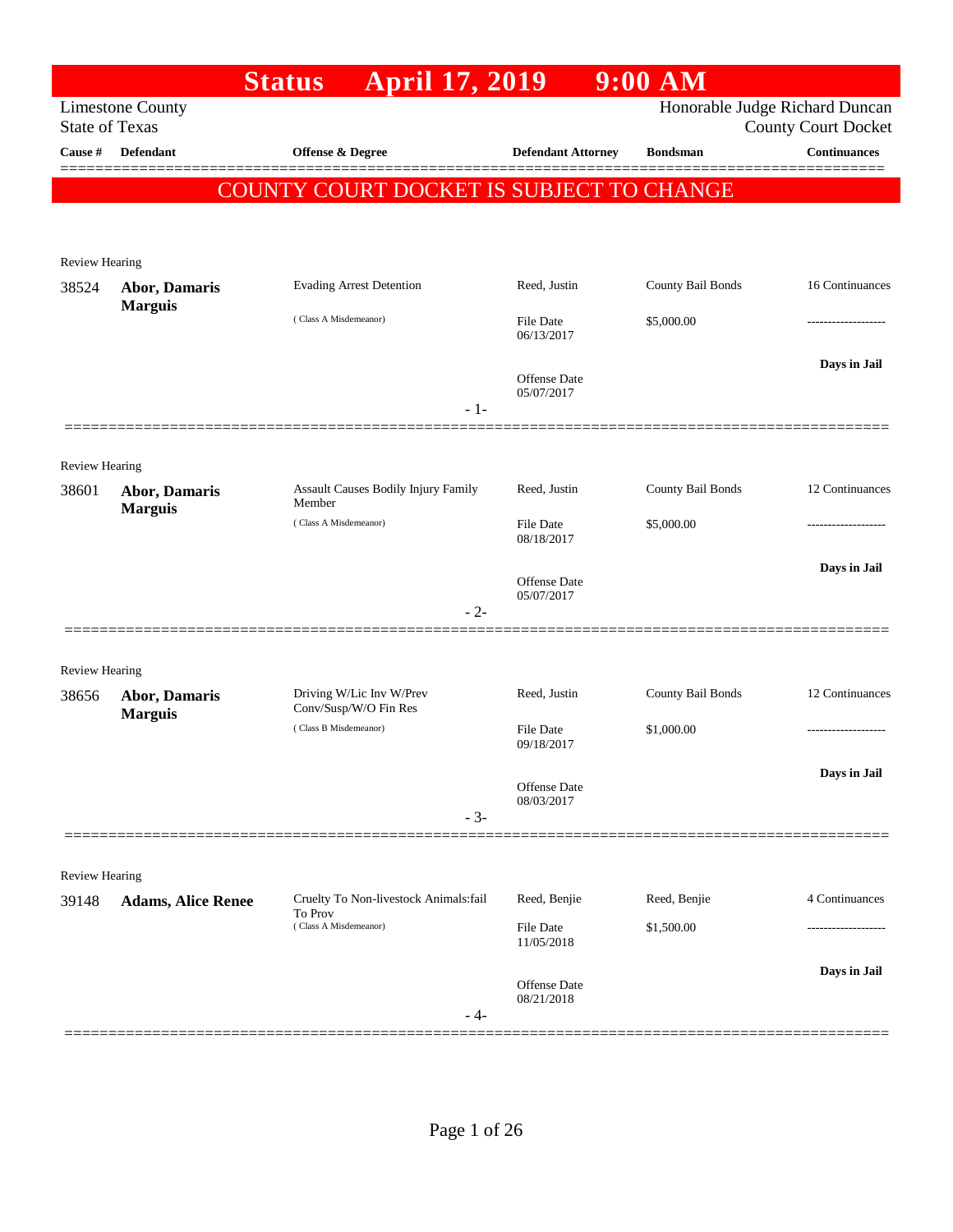|                                |                                           | <b>April 17, 2019</b><br><b>Status</b>        |                                | $9:00$ AM                      |                                                   |
|--------------------------------|-------------------------------------------|-----------------------------------------------|--------------------------------|--------------------------------|---------------------------------------------------|
|                                | <b>Limestone County</b>                   |                                               |                                | Honorable Judge Richard Duncan |                                                   |
| Cause #                        | <b>State of Texas</b><br><b>Defendant</b> | Offense & Degree                              | <b>Defendant Attorney</b>      | <b>Bondsman</b>                | <b>County Court Docket</b><br><b>Continuances</b> |
|                                |                                           |                                               |                                |                                |                                                   |
|                                |                                           | COUNTY COURT DOCKET IS SUBJECT TO CHANGE      |                                |                                |                                                   |
|                                |                                           |                                               |                                |                                |                                                   |
| <b>Status Hearing</b>          |                                           |                                               |                                |                                |                                                   |
| 39196                          | Akers, William<br><b>Buckner</b>          | Poss Marij <2oz                               | Dacus, Brooke C.               | County Bail Bonds              | 2 Continuances                                    |
|                                |                                           | (Class B Misdemeanor)                         | <b>File Date</b><br>12/28/2018 | \$1,000.00                     | ------------------                                |
|                                |                                           |                                               |                                |                                | Days in Jail                                      |
|                                |                                           |                                               | Offense Date<br>10/30/2018     |                                |                                                   |
|                                |                                           | $-5-$                                         |                                |                                |                                                   |
|                                |                                           |                                               |                                |                                |                                                   |
| <b>Status Hearing</b><br>39177 | Alqudsi, Hamza Naser                      | Interfer W/Emergency Req For                  | Burkeen, Daniel                | County Bail Bonds              | 3 Continuances                                    |
|                                | <b>Ezeldeen</b>                           | Assistance<br>(Class A Misdemeanor)           | <b>File Date</b>               | \$1,500.00                     | .                                                 |
|                                |                                           |                                               | 12/18/2018                     |                                |                                                   |
|                                |                                           |                                               | Offense Date                   |                                | Days in Jail                                      |
|                                |                                           | $-6-$                                         | 09/13/2018                     |                                |                                                   |
|                                |                                           |                                               |                                |                                |                                                   |
| <b>Status Hearing</b>          |                                           |                                               |                                |                                |                                                   |
| 39178                          | Alqudsi, Hamza Naser                      | Assault Causes Bodily Injury Family<br>Member | Burkeen, Daniel                | County Bail Bonds              | 3 Continuances                                    |
|                                | <b>Ezeldeen</b>                           | (Class A Misdemeanor)                         | <b>File Date</b><br>12/18/2018 | \$1,500.00                     | -------------------                               |
|                                |                                           |                                               |                                |                                | Days in Jail                                      |
|                                |                                           |                                               | Offense Date<br>09/13/2018     |                                |                                                   |
|                                |                                           | $-7-$                                         |                                |                                |                                                   |
|                                |                                           |                                               |                                |                                |                                                   |
| <b>Status Hearing</b><br>39207 | <b>Asberry, Dewayne</b>                   | Assault Cause Bodily Inj.                     | Roberts, Michael B.            | Personal Bond                  | 2 Continuances                                    |
|                                |                                           | (Class A Misdemeanor)                         | File Date<br>12/31/2018        | \$3,000.00                     | -----------------                                 |
|                                |                                           |                                               |                                |                                | Days in Jail                                      |
|                                |                                           |                                               | Offense Date<br>11/02/2018     |                                |                                                   |
|                                |                                           | $-8-$                                         |                                |                                |                                                   |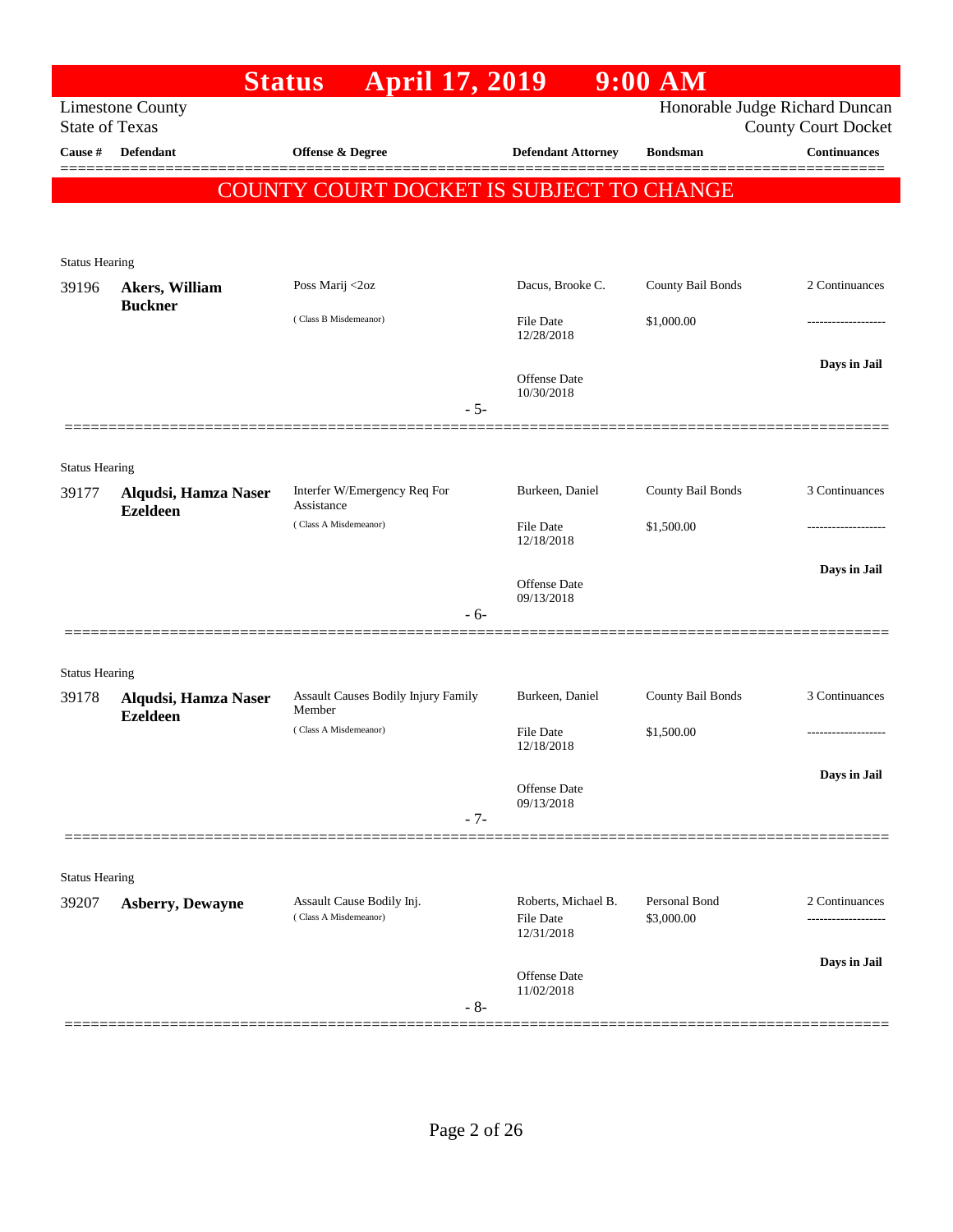|                       |                                                                             | April 17, 2019<br><b>Status</b>                          |                                | $9:00$ AM                      |                                            |
|-----------------------|-----------------------------------------------------------------------------|----------------------------------------------------------|--------------------------------|--------------------------------|--------------------------------------------|
| <b>State of Texas</b> | <b>Limestone County</b>                                                     |                                                          |                                | Honorable Judge Richard Duncan |                                            |
| <b>Cause</b> #        | Defendant                                                                   | Offense & Degree                                         | <b>Defendant Attorney</b>      | <b>Bondsman</b>                | <b>County Court Docket</b><br>Continuances |
|                       |                                                                             |                                                          |                                |                                |                                            |
|                       |                                                                             | <b>COUNTY COURT DOCKET IS SUBJECT TO CHANGE</b>          |                                |                                |                                            |
|                       |                                                                             |                                                          |                                |                                |                                            |
| <b>Status Hearing</b> |                                                                             |                                                          |                                |                                |                                            |
| 39170                 | <b>Baize, James Dillon</b>                                                  | Hunt Poss Exotic Animals                                 | Reed, Stephen M.               | Reed, Bobby                    | 3 Continuances                             |
|                       |                                                                             | (Class A Misdemeanor)                                    | File Date<br>11/27/2018        | \$2,500.00                     | .                                          |
|                       |                                                                             |                                                          |                                |                                | Days in Jail                               |
|                       |                                                                             |                                                          | Offense Date<br>04/14/2018     |                                |                                            |
|                       |                                                                             | $-9-$                                                    |                                |                                |                                            |
|                       |                                                                             |                                                          |                                |                                |                                            |
| <b>Review Hearing</b> |                                                                             |                                                          |                                | Ace Bail Bonds - Crockett      |                                            |
| 38677                 | <b>Barco, Fatima Tina</b><br>Conv/Susp/W/O Fin Res<br>(Class B Misdemeanor) | Driving W/Lic Inv W/Prev                                 | Reed, Justin                   |                                | 2 Continuances                             |
|                       |                                                                             |                                                          | <b>File Date</b><br>10/02/2017 | \$1,000.00                     |                                            |
|                       |                                                                             |                                                          |                                |                                | Days in Jail                               |
|                       |                                                                             |                                                          | Offense Date<br>09/01/2017     |                                |                                            |
|                       |                                                                             | $-10-$                                                   |                                |                                |                                            |
|                       |                                                                             |                                                          |                                |                                |                                            |
| <b>Status Hearing</b> |                                                                             |                                                          | Reed, Justin                   | Justin Reed                    | 2 Continuances                             |
| 39209                 | Barco, Fatima Tina                                                          | Bail Jumping And Fail To Appear<br>(Class A Misdemeanor) | <b>File Date</b>               | \$2,500.00                     | -------------------                        |
|                       |                                                                             |                                                          | 01/03/2019                     |                                |                                            |
|                       |                                                                             |                                                          | Offense Date                   |                                | Days in Jail                               |
|                       |                                                                             | $-11-$                                                   | 12/19/2018                     |                                |                                            |
|                       |                                                                             |                                                          |                                |                                |                                            |
| Review Hearing        |                                                                             |                                                          |                                |                                |                                            |
| 38267                 | <b>Beldin, Bryan Charles</b>                                                | Driving W/Lic Inv W/Prev                                 | Reed, Benjie                   | County Bail Bonds              | 23 Continuances                            |
|                       |                                                                             | Conv/Susp/W/O Fin Res<br>(Class B Misdemeanor)           | <b>File Date</b>               | \$2,000.00                     | .                                          |
|                       |                                                                             |                                                          | 12/02/2016                     |                                |                                            |
|                       |                                                                             |                                                          | Offense Date                   |                                | Days in Jail                               |
|                       |                                                                             | $-12-$                                                   | 10/14/2016                     |                                |                                            |
|                       |                                                                             |                                                          |                                |                                |                                            |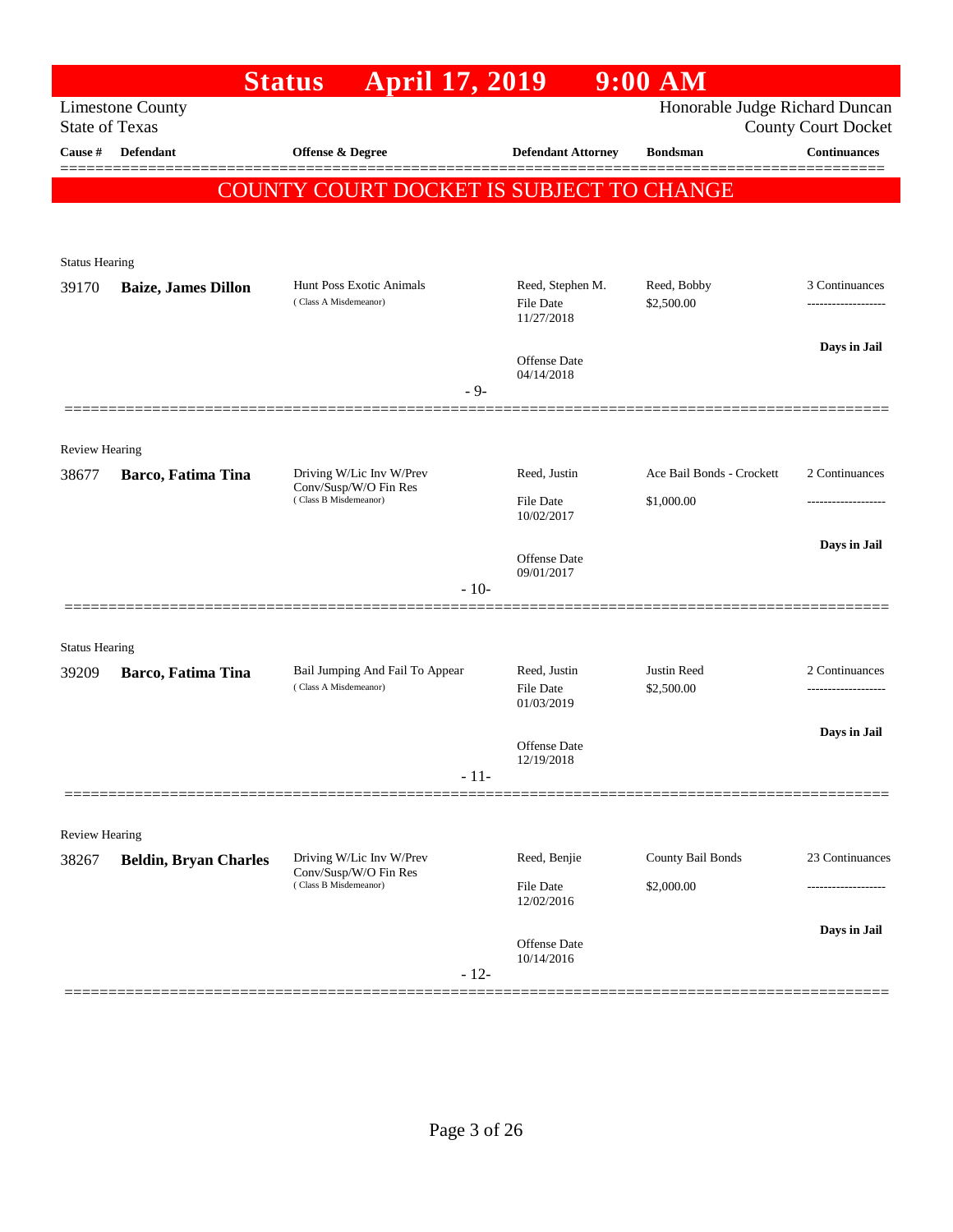|                                |                                           | <b>April 17, 2019</b><br><b>Status</b>                                     |                                         | $9:00$ AM         |                                                              |
|--------------------------------|-------------------------------------------|----------------------------------------------------------------------------|-----------------------------------------|-------------------|--------------------------------------------------------------|
| <b>State of Texas</b>          | <b>Limestone County</b>                   |                                                                            |                                         |                   | Honorable Judge Richard Duncan<br><b>County Court Docket</b> |
| Cause #                        | <b>Defendant</b>                          | <b>Offense &amp; Degree</b>                                                | <b>Defendant Attorney</b>               | <b>Bondsman</b>   | <b>Continuances</b>                                          |
|                                |                                           | COUNTY COURT DOCKET IS SUBJECT TO CHANGE                                   |                                         |                   |                                                              |
|                                |                                           |                                                                            |                                         |                   |                                                              |
| Review Hearing                 |                                           |                                                                            |                                         |                   |                                                              |
| 38814                          | <b>Beldin, Bryan Charles</b>              | Driving W/Lic Inv W/Prev                                                   | Reed, Benjie                            | Reed, Benjie      | 9 Continuances                                               |
|                                |                                           | Conv/Susp/W/O Fin Res<br>(Class B Misdemeanor)                             | <b>File Date</b>                        | \$1,500.00        | ----------------                                             |
|                                |                                           |                                                                            | 01/30/2018                              |                   |                                                              |
|                                |                                           |                                                                            | <b>Offense Date</b><br>12/20/2017       |                   | Days in Jail                                                 |
|                                |                                           | $-13-$                                                                     |                                         |                   |                                                              |
|                                |                                           |                                                                            |                                         |                   |                                                              |
| <b>Status Hearing</b>          |                                           |                                                                            |                                         |                   |                                                              |
| 39158                          | <b>Bluitt</b> , Triston<br><b>Kennard</b> | Assault Causes Bodily Injury Family<br>Member                              |                                         | County Bail Bonds | 4 Continuances                                               |
|                                |                                           | (Class A Misdemeanor)                                                      | <b>File Date</b><br>11/16/2018          | \$5,000.00        |                                                              |
|                                |                                           |                                                                            |                                         |                   | Days in Jail                                                 |
|                                |                                           |                                                                            | <b>Offense Date</b><br>09/22/2018       |                   |                                                              |
|                                |                                           | $-14-$                                                                     |                                         |                   |                                                              |
|                                |                                           |                                                                            |                                         |                   |                                                              |
| <b>Status Hearing</b><br>39143 | <b>Boyd, Jerry Dale</b>                   | Poss Marij <2oz                                                            | Reed, Benjie                            | Reed, Benjie      | 4 Continuances                                               |
|                                |                                           | (Class B Misdemeanor)                                                      | <b>File Date</b><br>11/05/2018          | \$2,000.00        | .                                                            |
|                                |                                           |                                                                            |                                         |                   | Days in Jail                                                 |
|                                |                                           |                                                                            | Offense Date<br>09/15/2018              |                   |                                                              |
|                                |                                           | $-15-$                                                                     |                                         |                   |                                                              |
|                                |                                           |                                                                            |                                         |                   |                                                              |
| <b>Status Hearing</b>          |                                           |                                                                            |                                         | Personal Bond     | 2 Continuances                                               |
| 38794                          | Bredeson, Patricia Jo                     | Criminal Mischief Impair/Interrupt Pub<br>Service<br>(Class A Misdemeanor) | Sanders, Raymond L.<br><b>File Date</b> | \$3,000.00        | -----------------                                            |
|                                |                                           |                                                                            | 01/19/2018                              |                   |                                                              |
|                                |                                           |                                                                            | Offense Date                            |                   | Days in Jail                                                 |
|                                |                                           | $-16-$                                                                     | 10/17/2017                              |                   |                                                              |
|                                |                                           |                                                                            |                                         |                   | ========================                                     |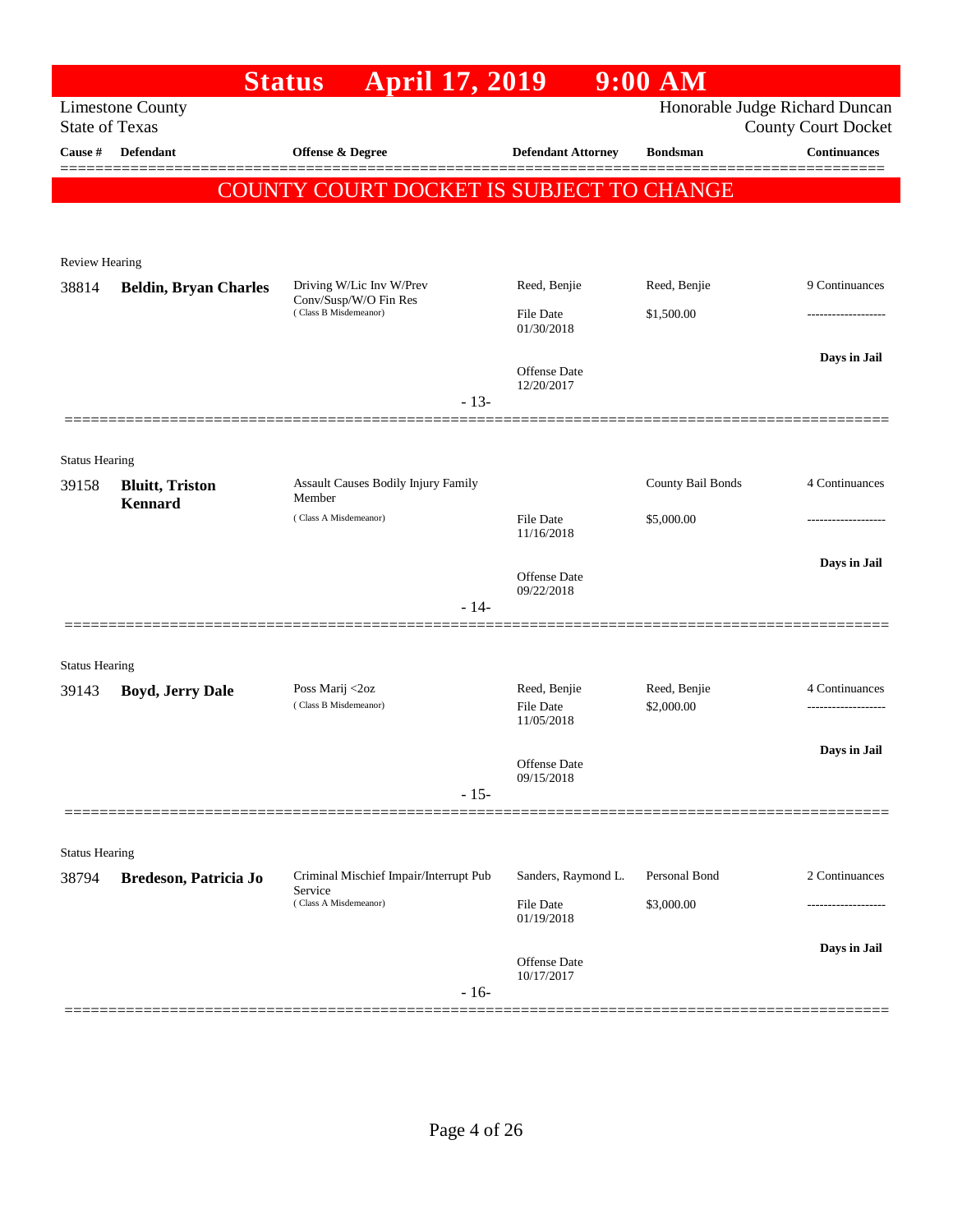|                                |                                  | <b>April 17, 2019</b><br><b>Status</b>                   |                                                       | $9:00$ AM                         |                                                              |
|--------------------------------|----------------------------------|----------------------------------------------------------|-------------------------------------------------------|-----------------------------------|--------------------------------------------------------------|
| <b>State of Texas</b>          | <b>Limestone County</b>          |                                                          |                                                       |                                   | Honorable Judge Richard Duncan<br><b>County Court Docket</b> |
| Cause #                        | Defendant                        | Offense & Degree                                         | <b>Defendant Attorney</b>                             | <b>Bondsman</b>                   | <b>Continuances</b>                                          |
|                                |                                  | <b>COUNTY COURT DOCKET IS SUBJECT TO CHANGE</b>          |                                                       |                                   |                                                              |
|                                |                                  |                                                          |                                                       |                                   |                                                              |
|                                |                                  |                                                          |                                                       |                                   |                                                              |
| <b>Status Hearing</b>          |                                  |                                                          |                                                       |                                   |                                                              |
| 38840                          | Bredeson, Patricia Jo            | Bail Jumping And Fail To Appear<br>(Class A Misdemeanor) | Sanders, Raymond L.<br><b>File Date</b><br>02/28/2018 | County Bail Bonds<br>\$5,000.00   | 2 Continuances                                               |
|                                |                                  |                                                          | <b>Offense Date</b><br>02/21/2018                     |                                   | Days in Jail                                                 |
|                                |                                  | $-17-$                                                   |                                                       |                                   |                                                              |
| <b>Status Hearing</b>          |                                  |                                                          |                                                       |                                   |                                                              |
| 39229                          | <b>Brewer, Carolyn Ann</b>       | Cruelty To Non-livestock Animals:fail                    | Spivey, Shirley                                       | Personal Bond                     | 2 Continuances                                               |
|                                | To Prov<br>(Class A Misdemeanor) |                                                          | <b>File Date</b>                                      | \$3,000.00                        | ------------------                                           |
|                                |                                  |                                                          | 01/15/2019                                            |                                   | Days in Jail                                                 |
|                                |                                  |                                                          | <b>Offense Date</b><br>09/12/2018                     |                                   |                                                              |
|                                |                                  | $-18-$                                                   |                                                       |                                   |                                                              |
|                                |                                  |                                                          |                                                       |                                   |                                                              |
| <b>Status Hearing</b><br>39199 | <b>Butler, Jeremy David</b>      | <b>Criminal Trespass</b>                                 | Dahlenburg, Michael                                   | Freebird Bail Bonds<br>\$2,000.00 | 1 Continuances                                               |
|                                |                                  | (Class B Misdemeanor)                                    | <b>File Date</b><br>12/28/2018                        |                                   |                                                              |
|                                |                                  |                                                          | Offense Date                                          |                                   | Days in Jail                                                 |
|                                |                                  | $-19-$                                                   | 10/19/2018                                            |                                   |                                                              |
|                                |                                  |                                                          |                                                       |                                   |                                                              |
| <b>Status Hearing</b>          |                                  |                                                          |                                                       |                                   |                                                              |
| 39200                          | <b>Butler, Jeremy David</b>      | Theft Prop <\$100 W/Prev Convic<br>(Class B Misdemeanor) | Dahlenburg, Michael<br><b>File Date</b><br>12/28/2018 | Freebird Bail Bonds<br>\$2,000.00 | 1 Continuances<br>----------------                           |
|                                |                                  |                                                          | Offense Date<br>10/19/2018                            |                                   | Days in Jail                                                 |
|                                |                                  | $-20-$                                                   |                                                       |                                   |                                                              |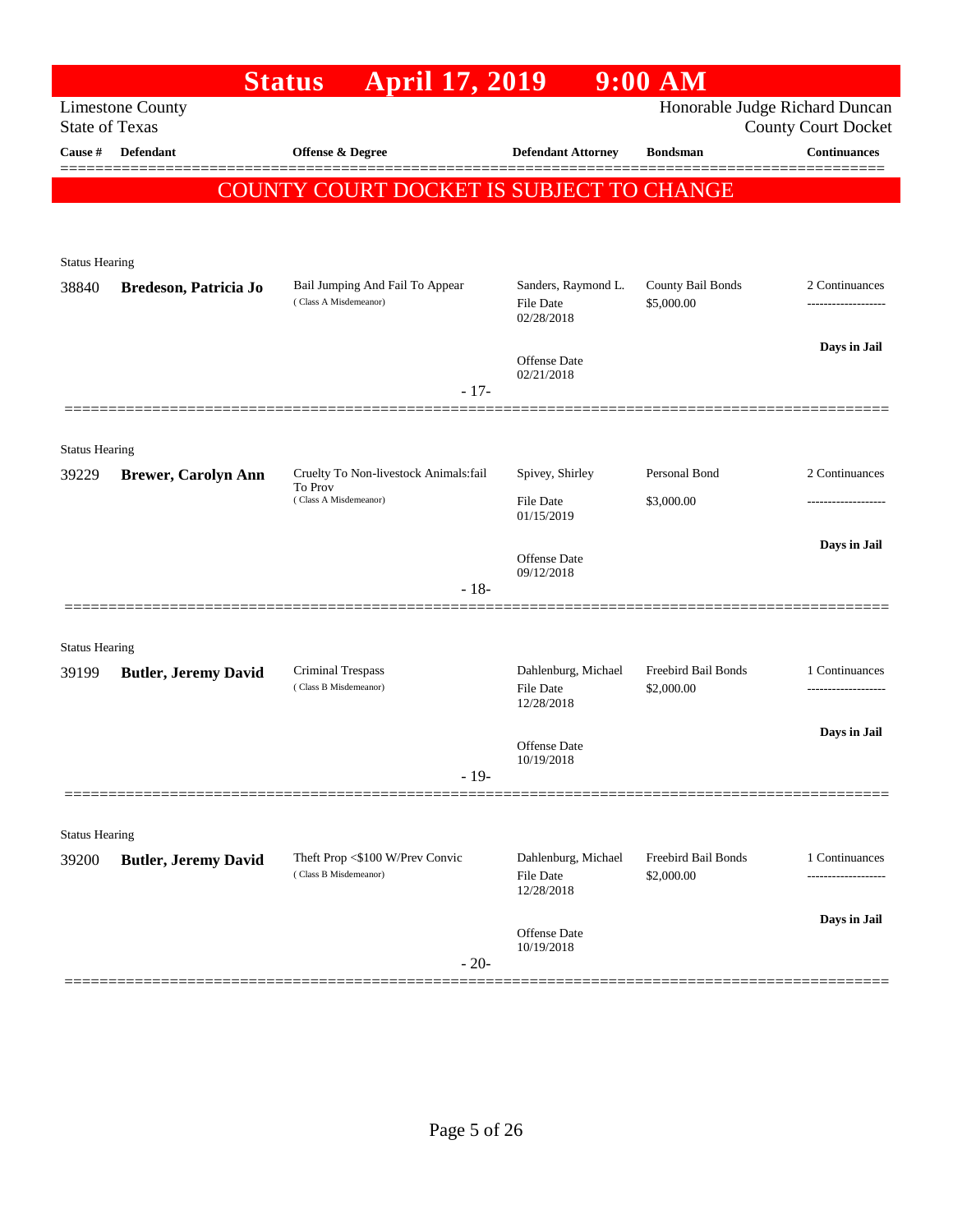|                                |                              | <b>April 17, 2019</b><br><b>Status</b>               |                                   | $9:00$ AM       |                                                              |
|--------------------------------|------------------------------|------------------------------------------------------|-----------------------------------|-----------------|--------------------------------------------------------------|
| <b>State of Texas</b>          | <b>Limestone County</b>      |                                                      |                                   |                 | Honorable Judge Richard Duncan<br><b>County Court Docket</b> |
| Cause #                        | Defendant                    | Offense & Degree                                     | <b>Defendant Attorney</b>         | <b>Bondsman</b> | <b>Continuances</b>                                          |
|                                |                              | COUNTY COURT DOCKET IS SUBJECT TO CHANGE             |                                   |                 | =========                                                    |
|                                |                              |                                                      |                                   |                 |                                                              |
|                                |                              |                                                      |                                   |                 |                                                              |
| <b>Status Hearing</b>          |                              |                                                      |                                   |                 |                                                              |
| 38658                          | Campbell, Carrie<br>Laportia | Criminal Trespass                                    | Moore, David E.                   | Personal Bond   | 3 Continuances                                               |
|                                |                              | (Class B Misdemeanor)                                | File Date<br>09/20/2017           | \$500.00        |                                                              |
|                                |                              |                                                      |                                   |                 | Days in Jail                                                 |
|                                |                              |                                                      | Offense Date<br>09/03/2017        |                 |                                                              |
|                                |                              | $-21-$                                               |                                   |                 |                                                              |
|                                |                              |                                                      |                                   |                 |                                                              |
| <b>Status Hearing</b>          |                              |                                                      |                                   |                 |                                                              |
| 38778                          | Castano, Veronica            | Criminal Trespass                                    | Reed, Justin                      |                 | 2 Continuances                                               |
|                                | Chriselda                    | (Class B Misdemeanor)                                | File Date                         |                 |                                                              |
|                                |                              |                                                      | 01/03/2018                        |                 |                                                              |
|                                |                              |                                                      | Offense Date                      |                 | Days in Jail                                                 |
|                                |                              | $-22-$                                               | 08/29/2017                        |                 |                                                              |
|                                |                              |                                                      |                                   |                 |                                                              |
|                                |                              |                                                      |                                   |                 |                                                              |
| <b>Status Hearing</b><br>39210 | Castano, Veronica            | Bail Jumping And Fail To Appear                      | Reed, Justin                      | Reed, Justin    | 2 Continuances                                               |
|                                | Chriselda                    |                                                      |                                   |                 |                                                              |
|                                |                              | (Class A Misdemeanor)                                | <b>File Date</b><br>01/03/2019    | \$3,000.00      |                                                              |
|                                |                              |                                                      |                                   |                 | Days in Jail                                                 |
|                                |                              |                                                      | Offense Date<br>12/19/2018        |                 |                                                              |
|                                |                              | $-23-$                                               |                                   |                 |                                                              |
|                                |                              |                                                      |                                   |                 |                                                              |
| <b>Status Hearing</b>          |                              |                                                      |                                   |                 |                                                              |
| 39288                          | Castro, Marco                | <b>Assault Causes Bodily Injury Family</b><br>Member | Reed, Benjie                      |                 | 0 Continuances                                               |
|                                |                              | (Class A Misdemeanor)                                | File Date<br>03/18/2019           |                 |                                                              |
|                                |                              |                                                      |                                   |                 | <b>63 Days in Jail</b>                                       |
|                                |                              |                                                      | <b>Offense Date</b><br>01/19/2019 |                 |                                                              |
|                                |                              | $-24-$                                               |                                   |                 |                                                              |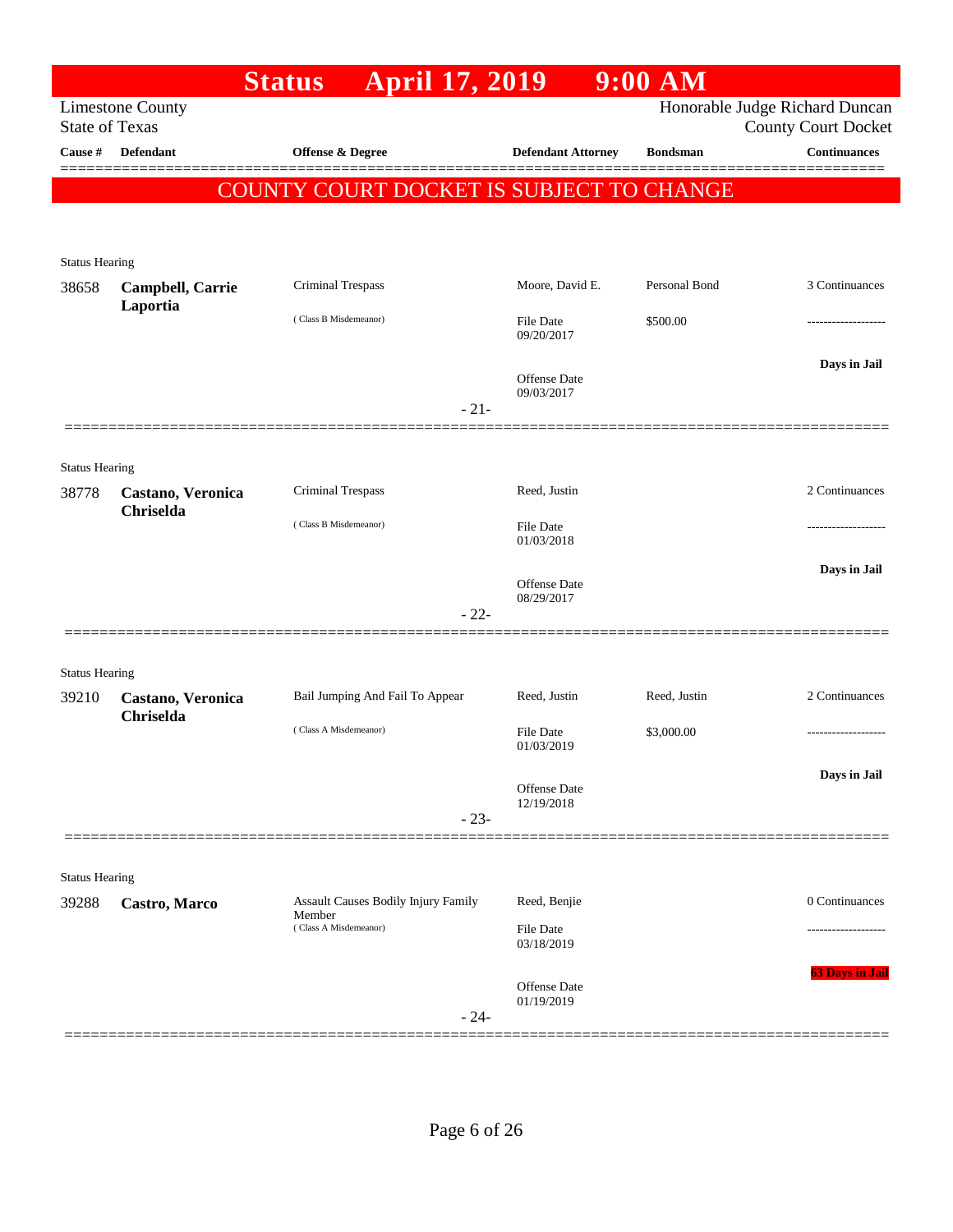|                       |                                  | <b>April 17, 2019</b><br><b>Status</b>                   |                                   | $9:00$ AM                       |                                |
|-----------------------|----------------------------------|----------------------------------------------------------|-----------------------------------|---------------------------------|--------------------------------|
|                       | <b>Limestone County</b>          |                                                          |                                   |                                 | Honorable Judge Richard Duncan |
| <b>State of Texas</b> |                                  |                                                          |                                   |                                 | <b>County Court Docket</b>     |
| Cause #               | <b>Defendant</b>                 | Offense & Degree                                         | <b>Defendant Attorney</b>         | <b>Bondsman</b>                 | <b>Continuances</b>            |
|                       |                                  | <b>COUNTY COURT DOCKET IS SUBJECT TO CHANGE</b>          |                                   |                                 |                                |
|                       |                                  |                                                          |                                   |                                 |                                |
| <b>Status Hearing</b> |                                  |                                                          |                                   |                                 |                                |
| 39289                 | Castro, Marco                    | Assault Cause Bodily Inj.                                | Reed, Benjie                      |                                 | 0 Continuances                 |
|                       |                                  | (Class A Misdemeanor)                                    | <b>File Date</b><br>03/18/2019    |                                 |                                |
|                       |                                  |                                                          | <b>Offense Date</b><br>01/19/2019 |                                 | <b>63 Days in Jail</b>         |
|                       |                                  | $-25-$                                                   |                                   |                                 |                                |
| <b>Status Hearing</b> |                                  |                                                          |                                   |                                 |                                |
| 34816                 | <b>Chambers</b> , Cheri          | Criminal Mischief >=\$500<\$1,500                        | Reed, Justin                      | Reed, Benjie                    | 3 Continuances                 |
|                       | D'Ann                            | (Class A Misdemeanor)                                    | <b>File Date</b><br>10/08/2010    | \$500.00                        | .                              |
|                       |                                  |                                                          | <b>Offense Date</b>               |                                 | Days in Jail                   |
|                       |                                  | $-26-$                                                   | 01/10/2010                        |                                 |                                |
|                       |                                  |                                                          |                                   |                                 |                                |
| <b>Status Hearing</b> |                                  |                                                          |                                   |                                 |                                |
| 38704                 | <b>Chambers</b> , Cheri<br>D'Ann | Bail Jumping And Fail To Appear                          | Reed, Justin                      | Reed, Benjie                    | 3 Continuances                 |
|                       |                                  | (Class A Misdemeanor)                                    | File Date<br>10/25/2017           | \$1,000.00                      | .                              |
|                       |                                  |                                                          | Offense Date                      |                                 | Days in Jail                   |
|                       |                                  |                                                          | 10/05/2017                        |                                 |                                |
|                       |                                  | $-27-$                                                   |                                   |                                 |                                |
| <b>Status Hearing</b> |                                  |                                                          |                                   |                                 |                                |
| 39028                 | <b>Chambers, Joe Allen</b>       | Criminal Mischief >=\$100<\$750<br>(Class B Misdemeanor) | Wilson, Scott<br><b>File Date</b> | County Bail Bonds<br>\$1,000.00 | 6 Continuances                 |
|                       |                                  |                                                          | 07/19/2018                        |                                 |                                |
|                       |                                  | $-28-$                                                   | <b>Offense Date</b><br>05/15/2018 |                                 | Days in Jail                   |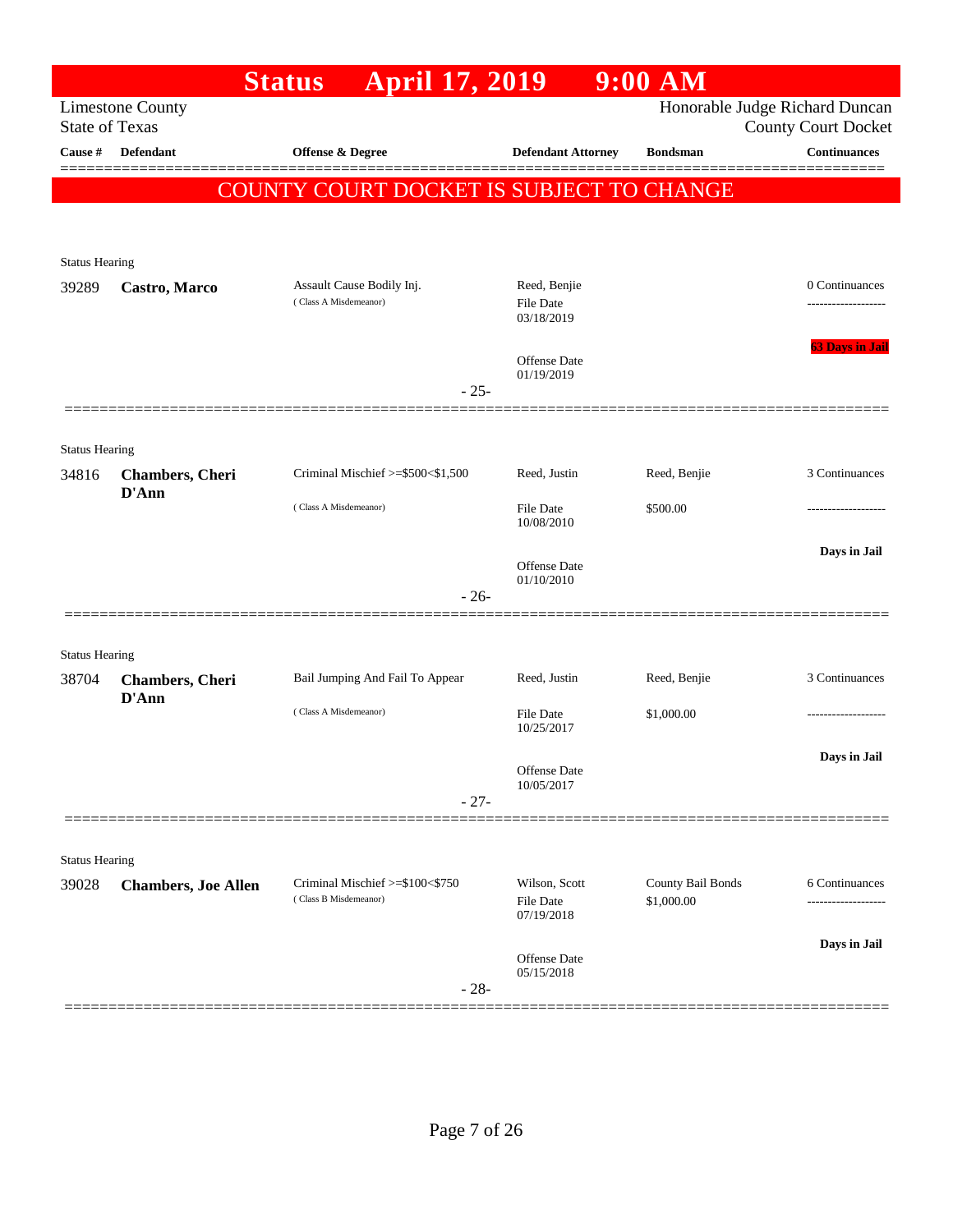|                       |                                         | <b>April 17, 2019</b><br><b>Status</b>                     |                                   | $9:00$ AM                       |                                                   |
|-----------------------|-----------------------------------------|------------------------------------------------------------|-----------------------------------|---------------------------------|---------------------------------------------------|
| <b>State of Texas</b> | <b>Limestone County</b>                 |                                                            |                                   |                                 | Honorable Judge Richard Duncan                    |
| Cause #               | Defendant                               | Offense & Degree                                           | <b>Defendant Attorney</b>         | <b>Bondsman</b>                 | <b>County Court Docket</b><br><b>Continuances</b> |
|                       |                                         |                                                            |                                   |                                 |                                                   |
|                       |                                         | <b>COUNTY COURT DOCKET IS SUBJECT TO CHANGE</b>            |                                   |                                 |                                                   |
|                       |                                         |                                                            |                                   |                                 |                                                   |
| <b>Status Hearing</b> |                                         |                                                            |                                   |                                 |                                                   |
| 39062                 | <b>Chambers, Joe Allen</b>              | Criminal Trespass                                          | Wilson, Scott                     | County Bail Bonds               | 5 Continuances                                    |
|                       |                                         | (Class B Misdemeanor)                                      | File Date<br>08/22/2018           | \$2,500.00                      |                                                   |
|                       |                                         |                                                            |                                   |                                 | Days in Jail                                      |
|                       |                                         |                                                            | Offense Date<br>06/26/2018        |                                 |                                                   |
|                       |                                         | $-29-$                                                     |                                   |                                 |                                                   |
|                       |                                         |                                                            |                                   |                                 |                                                   |
| <b>Status Hearing</b> |                                         |                                                            |                                   |                                 |                                                   |
| 39063                 | <b>Chambers, Joe Allen</b>              | Criminal Mischief >=\$750<\$2,500<br>(Class A Misdemeanor) | Wilson, Scott<br><b>File Date</b> | County Bail Bonds<br>\$5,000.00 | 5 Continuances                                    |
|                       |                                         |                                                            | 08/22/2018                        |                                 |                                                   |
|                       |                                         |                                                            | Offense Date                      |                                 | Days in Jail                                      |
|                       |                                         | $-30-$                                                     | 06/26/2018                        |                                 |                                                   |
|                       |                                         |                                                            |                                   |                                 |                                                   |
| <b>Status Hearing</b> |                                         |                                                            |                                   |                                 |                                                   |
| 39234                 | <b>Cisneros, Emmanuel</b>               | Driving While Intoxicated Bac >=0.15                       | Spivey, Shirley                   | County Bail Bonds               | 2 Continuances                                    |
|                       |                                         | (Class A Misdemeanor)                                      | <b>File Date</b><br>01/25/2019    | \$2,000.00                      | ------------------                                |
|                       |                                         |                                                            |                                   |                                 | Days in Jail                                      |
|                       |                                         |                                                            | Offense Date<br>11/04/2018        |                                 |                                                   |
|                       |                                         | $-31-$                                                     |                                   |                                 |                                                   |
|                       |                                         |                                                            |                                   |                                 |                                                   |
| <b>Status Hearing</b> |                                         |                                                            |                                   |                                 |                                                   |
| 39247                 | <b>Clawson, Charles</b><br>Wilburn, Jr. | Poss Marij <2oz                                            |                                   | County Bail Bonds               | 1 Continuances                                    |
|                       |                                         | (Class B Misdemeanor)                                      | File Date<br>02/13/2019           | \$2,500.00                      |                                                   |
|                       |                                         |                                                            |                                   |                                 | Days in Jail                                      |
|                       |                                         |                                                            | Offense Date<br>02/01/2019        |                                 |                                                   |
|                       |                                         | $-32-$                                                     |                                   |                                 |                                                   |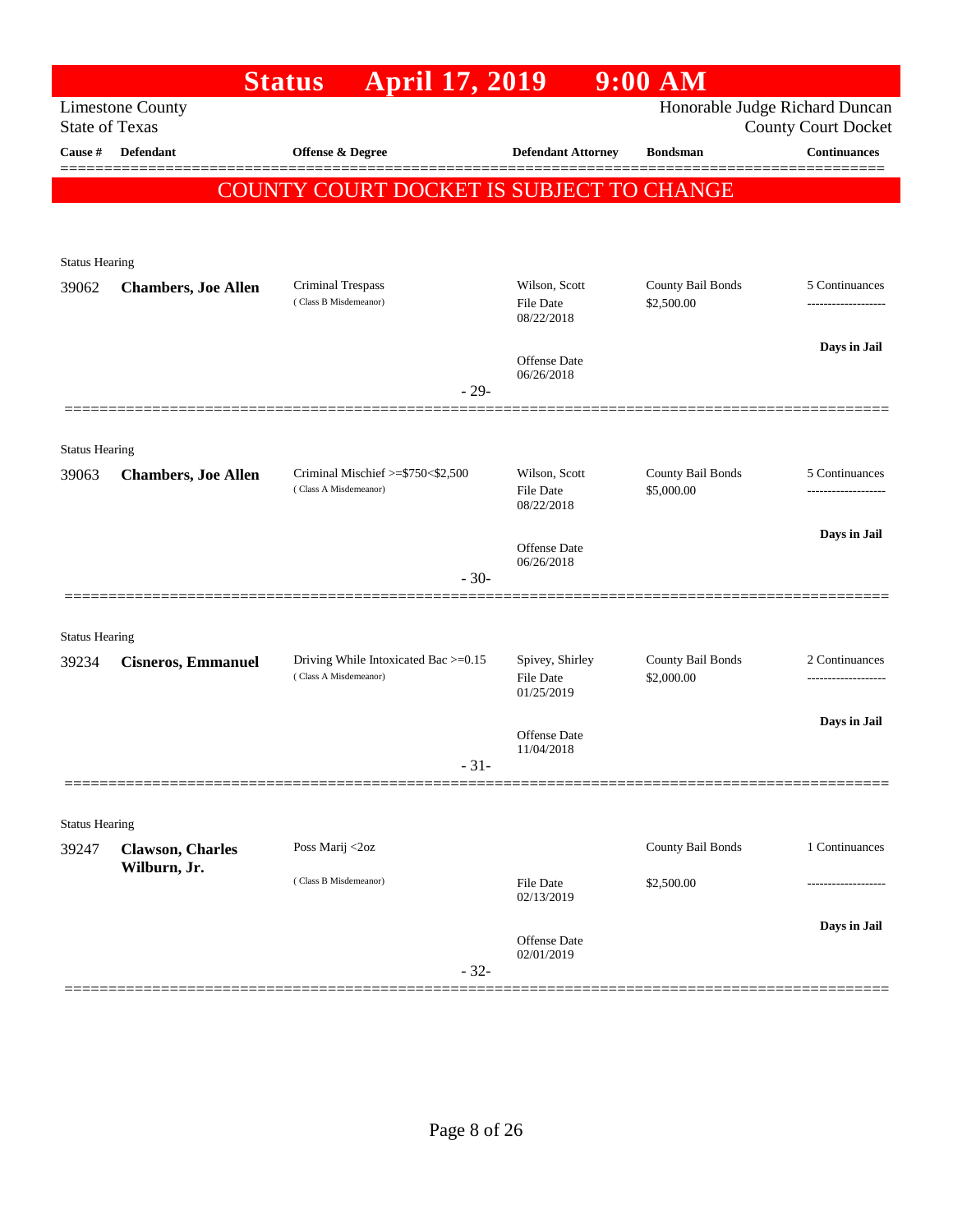|                                |                                                  | <b>April 17, 2019</b><br><b>Status</b>         |                                | $9:00$ AM                      |                            |
|--------------------------------|--------------------------------------------------|------------------------------------------------|--------------------------------|--------------------------------|----------------------------|
|                                | <b>Limestone County</b><br><b>State of Texas</b> |                                                |                                | Honorable Judge Richard Duncan | <b>County Court Docket</b> |
| Cause #                        | <b>Defendant</b>                                 | <b>Offense &amp; Degree</b>                    | <b>Defendant Attorney</b>      | <b>Bondsman</b>                | <b>Continuances</b>        |
|                                |                                                  | COUNTY COURT DOCKET IS SUBJECT TO CHANGE       |                                |                                |                            |
|                                |                                                  |                                                |                                |                                |                            |
|                                |                                                  |                                                |                                |                                |                            |
| <b>Review Hearing</b><br>38781 | <b>Cook, Sincere Rae</b>                         | Assault Causes Bodily Injury Family            | Sanders, Raymond L.            | County Bail Bonds              | 0 Continuances             |
|                                |                                                  | Member<br>(Class A Misdemeanor)                | <b>File Date</b><br>01/08/2018 | \$3,000.00                     |                            |
|                                |                                                  |                                                | Offense Date                   |                                | Days in Jail               |
|                                |                                                  |                                                | 12/15/2017<br>$-33-$           |                                |                            |
|                                |                                                  |                                                |                                |                                |                            |
| <b>Status Hearing</b><br>39163 | Davis, Jarrin Jmal                               | Assault Causes Bodily Injury Family            |                                | County Bail Bonds              | 4 Continuances             |
|                                |                                                  | Member<br>(Class A Misdemeanor)                | <b>File Date</b><br>11/16/2018 | \$5,000.00                     |                            |
|                                |                                                  |                                                | Offense Date<br>06/25/2018     |                                | Days in Jail               |
|                                |                                                  |                                                | $-34-$                         |                                |                            |
| <b>Status Hearing</b>          |                                                  |                                                |                                |                                |                            |
| 39237                          | Dawkins, Jordan                                  | Poss Marij <2oz                                | Sanders, Raymond L.            | Freebird Bail Bonds            | 2 Continuances             |
|                                | <b>Tyrell</b>                                    | (Class B Misdemeanor)                          | File Date<br>01/29/2019        | \$2,000.00                     |                            |
|                                |                                                  |                                                | Offense Date                   |                                | Days in Jail               |
|                                |                                                  |                                                | 01/04/2019<br>$-35-$           |                                |                            |
|                                |                                                  |                                                |                                |                                |                            |
| <b>Review Hearing</b><br>39082 | <b>Dingler, James Roland</b>                     | Driving W/Lic Inv W/Prev                       | Latray, Michelle J.            | County Bail Bonds              | 4 Continuances             |
|                                |                                                  | Conv/Susp/W/O Fin Res<br>(Class B Misdemeanor) | File Date<br>08/29/2018        | \$2,000.00                     |                            |
|                                |                                                  |                                                | Offense Date<br>07/01/2018     |                                | Days in Jail               |
|                                |                                                  |                                                | $-36-$                         |                                |                            |
|                                |                                                  |                                                |                                |                                |                            |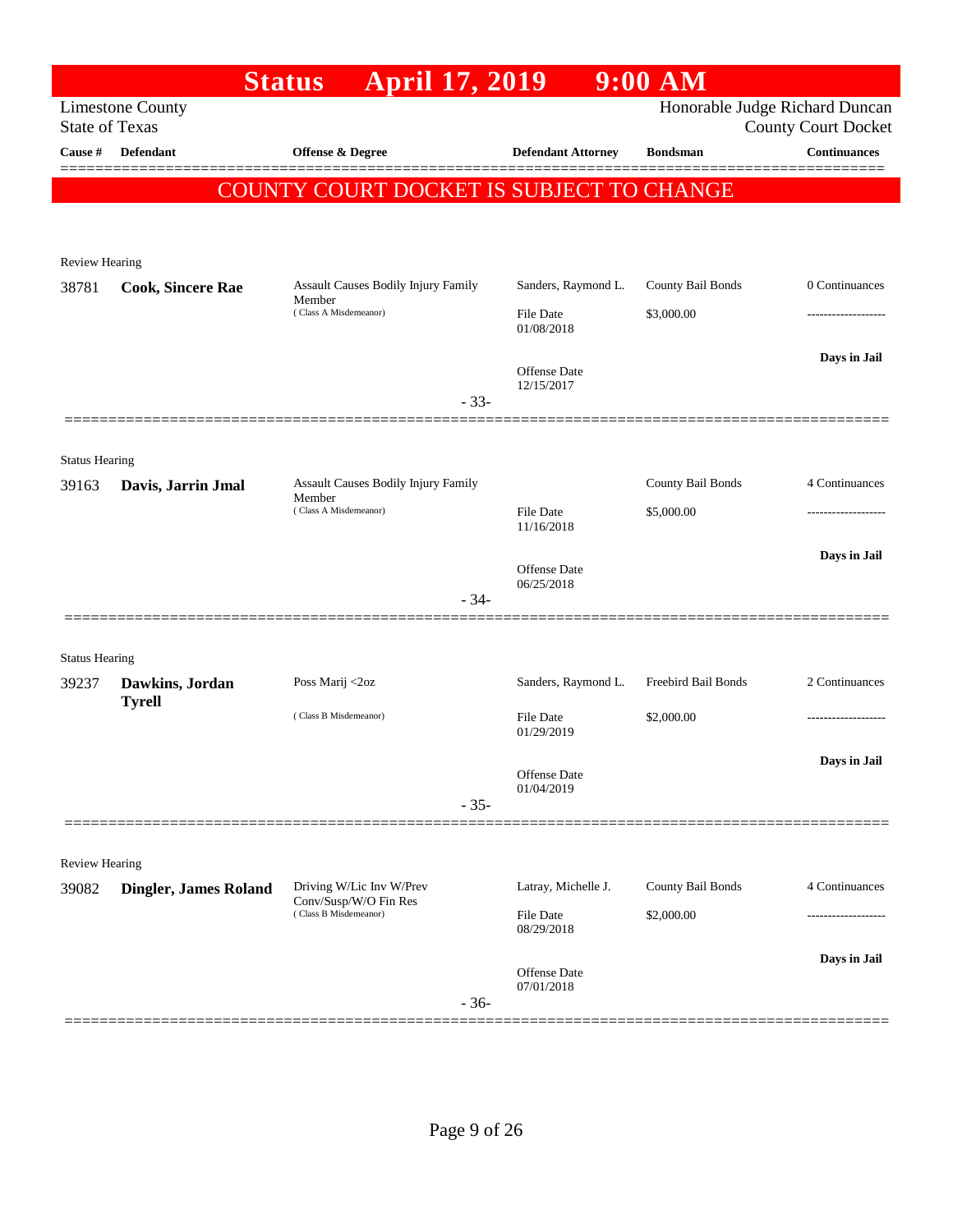|                       |                               | <b>April 17, 2019</b><br><b>Status</b>   |                                | $9:00$ AM         |                                                              |
|-----------------------|-------------------------------|------------------------------------------|--------------------------------|-------------------|--------------------------------------------------------------|
| <b>State of Texas</b> | <b>Limestone County</b>       |                                          |                                |                   | Honorable Judge Richard Duncan<br><b>County Court Docket</b> |
| Cause #               | <b>Defendant</b>              | Offense & Degree                         | <b>Defendant Attorney</b>      | <b>Bondsman</b>   | <b>Continuances</b>                                          |
|                       |                               | COUNTY COURT DOCKET IS SUBJECT TO CHANGE |                                |                   |                                                              |
|                       |                               |                                          |                                |                   |                                                              |
|                       |                               |                                          |                                |                   |                                                              |
| <b>Status Hearing</b> |                               | Assault Causes Bodily Injury Family      | Reed, Benjie                   | Reed, Bobby       | 4 Continuances                                               |
| 39157                 | Ellis, John Taylor, II        | Member<br>(Class A Misdemeanor)          | <b>File Date</b>               | \$3,000.00        |                                                              |
|                       |                               |                                          | 11/08/2018                     |                   |                                                              |
|                       |                               |                                          | <b>Offense Date</b>            |                   | Days in Jail                                                 |
|                       |                               | $-37-$                                   | 09/28/2018                     |                   |                                                              |
|                       |                               |                                          |                                |                   |                                                              |
| <b>Status Hearing</b> |                               |                                          |                                |                   |                                                              |
| 39235                 | <b>Featherstone, Ryder</b>    | Poss Marij <2oz                          | King, Callahan, II             | County Bail Bonds | 2 Continuances                                               |
|                       | <b>North</b>                  | (Class B Misdemeanor)                    | <b>File Date</b>               | \$2,000.00        |                                                              |
|                       |                               |                                          | 01/29/2019                     |                   |                                                              |
|                       |                               |                                          | <b>Offense Date</b>            |                   | Days in Jail                                                 |
|                       |                               | $-38-$                                   | 12/21/2018                     |                   |                                                              |
|                       |                               |                                          |                                |                   |                                                              |
| <b>Status Hearing</b> |                               |                                          |                                |                   |                                                              |
| 39253                 | <b>Forbes, Sarah Michelle</b> | Criminal Mischief >=\$100<\$750          | Latray, Michelle J.            | County Bail Bonds | 1 Continuances                                               |
|                       |                               | (Class B Misdemeanor)                    | <b>File Date</b><br>02/13/2019 | \$2,000.00        | -------------------                                          |
|                       |                               |                                          |                                |                   | Days in Jail                                                 |
|                       |                               |                                          | Offense Date<br>01/19/2019     |                   |                                                              |
|                       |                               | $-39-$                                   |                                |                   |                                                              |
| Review Hearing        |                               |                                          |                                |                   |                                                              |
| 38780                 | <b>Gilpin, Brittney</b>       | Assault Causes Bodily Injury Family      | Moore, David E.                | County Bail Bonds | 0 Continuances                                               |
|                       | Angelle                       | Member<br>(Class A Misdemeanor)          | File Date                      | \$3,000.00        |                                                              |
|                       |                               |                                          | 01/08/2018                     |                   |                                                              |
|                       |                               |                                          | Offense Date                   |                   | Days in Jail                                                 |
|                       |                               | $-40-$                                   | 12/15/2017                     |                   |                                                              |
|                       |                               |                                          |                                |                   |                                                              |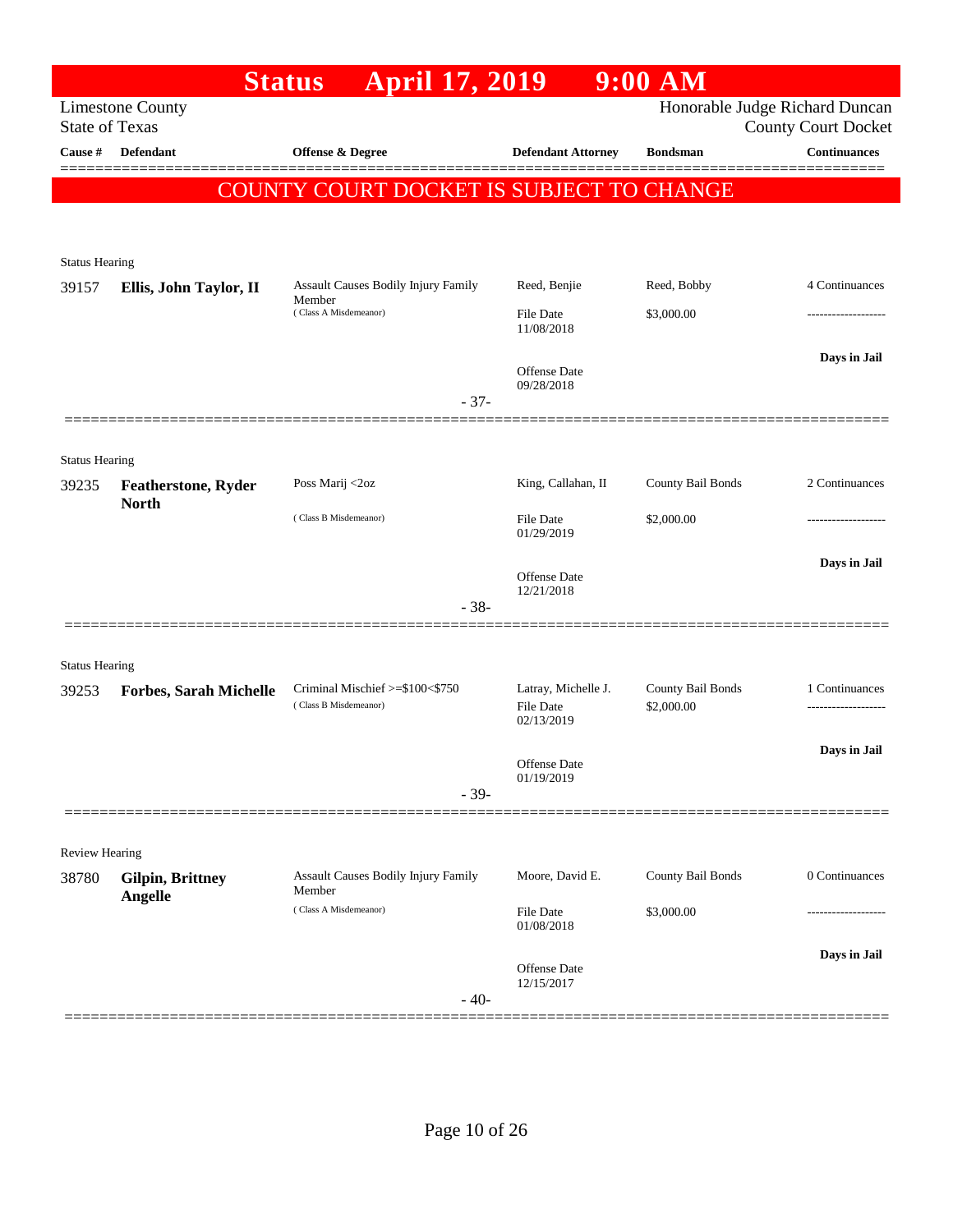|                                |                             | <b>April 17, 2019</b><br><b>Status</b>                 |                  |                                         | 9:00 AM                         |                                                              |
|--------------------------------|-----------------------------|--------------------------------------------------------|------------------|-----------------------------------------|---------------------------------|--------------------------------------------------------------|
| <b>State of Texas</b>          | <b>Limestone County</b>     |                                                        |                  |                                         |                                 | Honorable Judge Richard Duncan<br><b>County Court Docket</b> |
| Cause #                        | Defendant                   | <b>Offense &amp; Degree</b>                            |                  | <b>Defendant Attorney</b>               | <b>Bondsman</b>                 | <b>Continuances</b>                                          |
|                                |                             | COUNTY COURT DOCKET IS SUBJECT TO CHANGE               |                  |                                         |                                 |                                                              |
|                                |                             |                                                        |                  |                                         |                                 |                                                              |
|                                |                             |                                                        |                  |                                         |                                 |                                                              |
| <b>Status Hearing</b>          |                             |                                                        |                  |                                         |                                 |                                                              |
| 38934                          | <b>Gray, Travion Diquin</b> | Poss Marij <2oz<br>(Class B Misdemeanor)               |                  | Reed, Benjie<br>File Date<br>05/11/2018 | County Bail Bonds<br>\$2,000.00 | 8 Continuances<br>                                           |
|                                |                             |                                                        |                  |                                         |                                 | Days in Jail                                                 |
|                                |                             |                                                        |                  | Offense Date<br>02/21/2018              |                                 |                                                              |
|                                |                             |                                                        | $-41-$           |                                         |                                 |                                                              |
|                                |                             |                                                        |                  |                                         |                                 |                                                              |
| <b>Status Hearing</b><br>39102 | <b>Gray, Travion Diquin</b> | Assault Causes Bodily Injury Family                    |                  | Reed, Benjie                            | County Bail Bonds               | 5 Continuances                                               |
|                                | Member                      | (Class A Misdemeanor)                                  | <b>File Date</b> | \$3,000.00                              |                                 |                                                              |
|                                |                             |                                                        |                  | 10/01/2018                              |                                 |                                                              |
|                                |                             |                                                        |                  | Offense Date                            |                                 | Days in Jail                                                 |
|                                |                             |                                                        | $-42-$           | 08/13/2018                              |                                 |                                                              |
|                                |                             |                                                        |                  |                                         |                                 |                                                              |
| <b>Status Hearing</b>          |                             |                                                        |                  |                                         |                                 |                                                              |
| 39144                          | <b>Gray, Travion Diquin</b> | Poss Marij <2oz<br>(Class B Misdemeanor)               |                  | Reed, Benjie<br>File Date               | County Bail Bonds<br>\$2,000.00 | 4 Continuances<br>------------------                         |
|                                |                             |                                                        |                  | 11/05/2018                              |                                 |                                                              |
|                                |                             |                                                        |                  | Offense Date                            |                                 | Days in Jail                                                 |
|                                |                             |                                                        | - 43-            | 09/05/2018                              |                                 |                                                              |
|                                |                             |                                                        |                  |                                         |                                 |                                                              |
| <b>Status Hearing</b>          |                             |                                                        |                  |                                         |                                 |                                                              |
| 38970                          | <b>Green, Luke Edward</b>   | Driving While Intoxicated 2nd<br>(Class A Misdemeanor) |                  | Reed, Benjie<br>File Date               | County Bail Bonds<br>\$3,000.00 | 7 Continuances<br>-------------                              |
|                                |                             |                                                        |                  | 05/30/2018                              |                                 |                                                              |
|                                |                             |                                                        |                  | Offense Date                            |                                 | Days in Jail                                                 |
|                                |                             |                                                        | $-44-$           | 04/15/2018                              |                                 |                                                              |
|                                |                             |                                                        |                  |                                         |                                 |                                                              |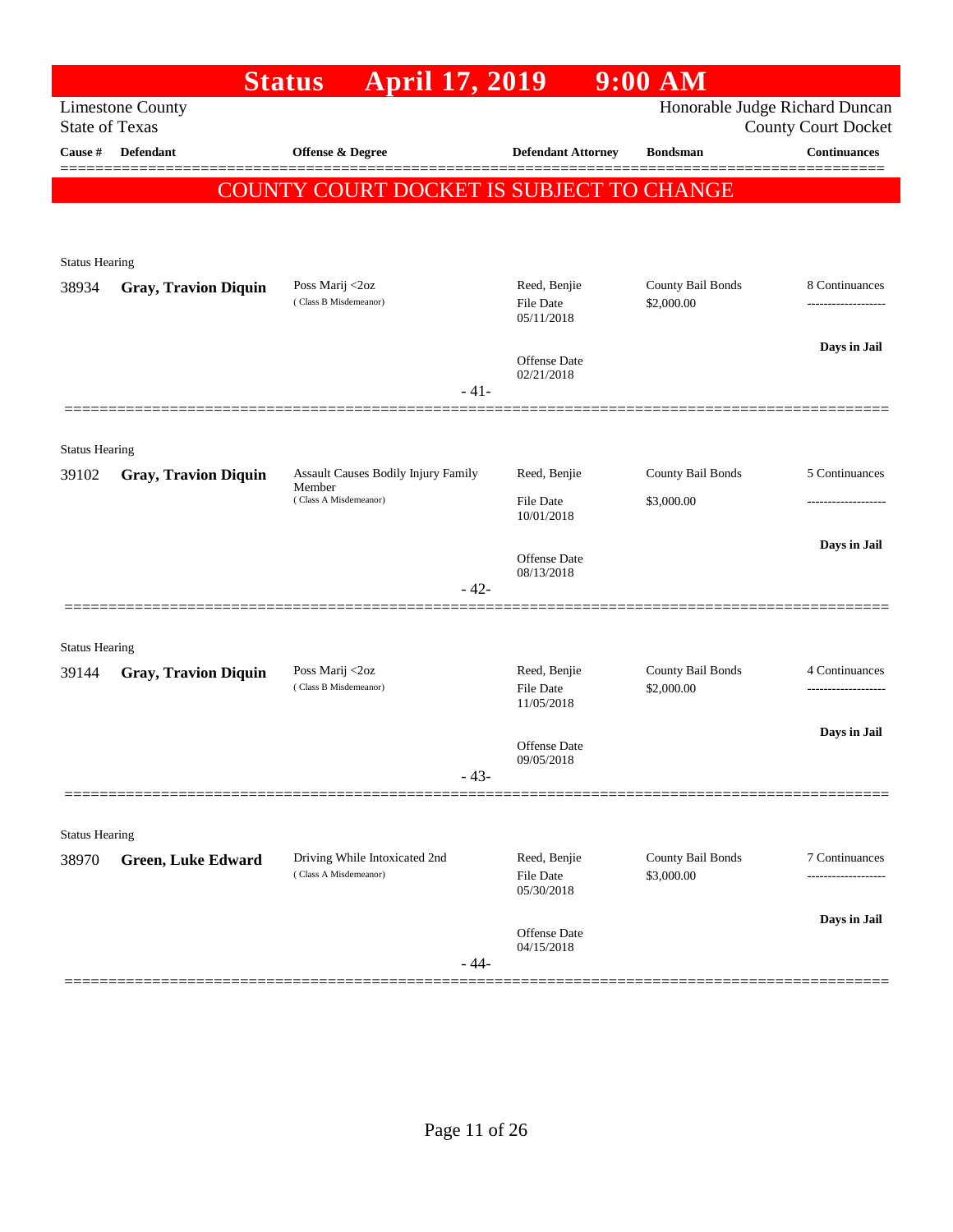|                       |                              | April 17, 2019<br><b>Status</b>                   |                                  | $9:00$ AM                       |                                                   |
|-----------------------|------------------------------|---------------------------------------------------|----------------------------------|---------------------------------|---------------------------------------------------|
| <b>State of Texas</b> | <b>Limestone County</b>      |                                                   |                                  |                                 | Honorable Judge Richard Duncan                    |
| <b>Cause</b> #        | Defendant                    | Offense & Degree                                  | <b>Defendant Attorney</b>        | <b>Bondsman</b>                 | <b>County Court Docket</b><br><b>Continuances</b> |
|                       |                              |                                                   |                                  |                                 |                                                   |
|                       |                              | <b>COUNTY COURT DOCKET IS SUBJECT TO CHANGE</b>   |                                  |                                 |                                                   |
|                       |                              |                                                   |                                  |                                 |                                                   |
| <b>Status Hearing</b> |                              |                                                   |                                  |                                 |                                                   |
| 38971                 | <b>Green, Luke Edward</b>    | Resist Arrest Search Or Transport                 | Reed, Benjie                     | County Bail Bonds               | 7 Continuances                                    |
|                       |                              | (Class A Misdemeanor)                             | <b>File Date</b><br>05/30/2018   | \$3,000.00                      |                                                   |
|                       |                              |                                                   |                                  |                                 | Days in Jail                                      |
|                       |                              |                                                   | Offense Date<br>04/15/2016       |                                 |                                                   |
|                       |                              | $-45-$                                            |                                  |                                 |                                                   |
|                       |                              |                                                   |                                  |                                 |                                                   |
| <b>Status Hearing</b> |                              |                                                   |                                  |                                 | 2 Continuances                                    |
| 39236                 | Hardcastle, Allison<br>Lee   | Poss Marij <2oz                                   | Darling, Jason P.                | County Bail Bonds               |                                                   |
|                       |                              | (Class B Misdemeanor)                             | <b>File Date</b><br>01/29/2019   | \$2,000.00                      |                                                   |
|                       |                              |                                                   |                                  |                                 | Days in Jail                                      |
|                       |                              |                                                   | Offense Date<br>12/21/2018       |                                 |                                                   |
|                       |                              | $-46-$                                            |                                  |                                 |                                                   |
|                       |                              |                                                   |                                  |                                 |                                                   |
| <b>Status Hearing</b> |                              |                                                   |                                  |                                 |                                                   |
| 39190                 | <b>Haynes, Desiree Nakay</b> | <b>Criminal Trespass</b><br>(Class B Misdemeanor) | Reed, Justin<br><b>File Date</b> | County Bail Bonds<br>\$5,000.00 | 2 Continuances                                    |
|                       |                              |                                                   | 12/28/2018                       |                                 |                                                   |
|                       |                              |                                                   | Offense Date                     |                                 | Days in Jail                                      |
|                       |                              | $-47-$                                            | 09/26/2018                       |                                 |                                                   |
|                       |                              |                                                   |                                  |                                 |                                                   |
| <b>Status Hearing</b> |                              |                                                   |                                  |                                 |                                                   |
| 39098                 | Heard, Bobby Joe             | Poss Marij <2oz                                   | Reed, Benjie                     | Reed, Benjie                    | 4 Continuances                                    |
|                       |                              | (Class B Misdemeanor)                             | <b>File Date</b><br>10/01/2018   | \$2,000.00                      | .                                                 |
|                       |                              |                                                   |                                  |                                 | Days in Jail                                      |
|                       |                              |                                                   | Offense Date<br>08/02/2018       |                                 |                                                   |
|                       |                              | $-48-$                                            |                                  |                                 |                                                   |
|                       |                              |                                                   |                                  |                                 |                                                   |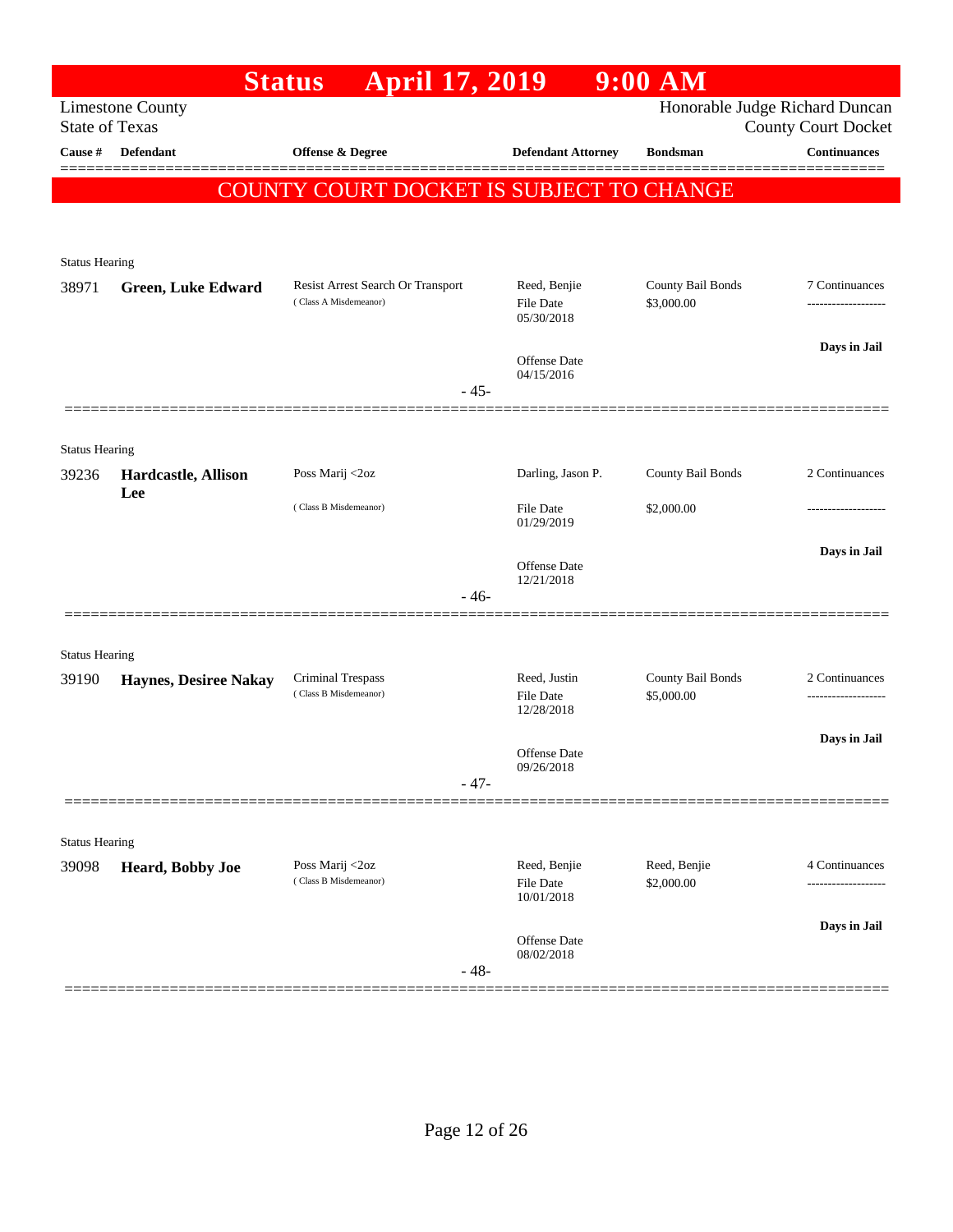|                                |                             | April 17, 2019<br><b>Status</b>                |                                            | $9:00$ AM                            |                                                              |
|--------------------------------|-----------------------------|------------------------------------------------|--------------------------------------------|--------------------------------------|--------------------------------------------------------------|
| <b>State of Texas</b>          | <b>Limestone County</b>     |                                                |                                            |                                      | Honorable Judge Richard Duncan<br><b>County Court Docket</b> |
| Cause #                        | <b>Defendant</b>            | Offense & Degree                               | <b>Defendant Attorney</b>                  | <b>Bondsman</b>                      | Continuances                                                 |
|                                |                             |                                                |                                            |                                      |                                                              |
|                                |                             | COUNTY COURT DOCKET IS SUBJECT TO CHANGE       |                                            |                                      |                                                              |
|                                |                             |                                                |                                            |                                      |                                                              |
| <b>Status Hearing</b>          |                             |                                                |                                            |                                      |                                                              |
| 39195                          | <b>Holland, Andrew Paul</b> | Poss Marij <2oz<br>(Class B Misdemeanor)       | Daniel, Raymond<br>File Date<br>12/28/2018 | County Bail Bonds<br>\$1,000.00      | 2 Continuances<br>                                           |
|                                |                             |                                                | Offense Date<br>11/01/2018                 |                                      | Days in Jail                                                 |
|                                |                             | $-49-$                                         |                                            |                                      |                                                              |
|                                |                             |                                                |                                            |                                      |                                                              |
| <b>Status Hearing</b><br>39026 | Horn, Cassie Charae         | Driving W/Lic Inv W/Prev                       | Reed, Justin                               | Reed, Justin                         | 1 Continuances                                               |
|                                |                             | Conv/Susp/W/O Fin Res<br>(Class B Misdemeanor) | <b>File Date</b><br>07/19/2018             | \$1,500.00                           |                                                              |
|                                |                             |                                                | <b>Offense Date</b><br>05/18/2018          |                                      | Days in Jail                                                 |
|                                |                             | $-50-$                                         |                                            |                                      |                                                              |
|                                |                             |                                                |                                            |                                      |                                                              |
| <b>Status Hearing</b>          |                             | Poss Marij <2oz                                | Reed, Justin                               |                                      |                                                              |
| 39027                          | Horn, Cassie Charae         | (Class B Misdemeanor)                          | <b>File Date</b><br>07/19/2018             | Reed, Justin<br>\$1,500.00           | 1 Continuances<br>-------------------                        |
|                                |                             |                                                | <b>Offense</b> Date                        |                                      | Days in Jail                                                 |
|                                |                             | $-51-$                                         | 05/18/2018                                 |                                      |                                                              |
|                                |                             |                                                |                                            |                                      |                                                              |
| <b>Status Hearing</b>          |                             |                                                |                                            |                                      |                                                              |
| 39223                          | Humphrey, William<br>Earl   | Driving W/Viol Fin Resp Accident<br>SBI/Death  | Dahlenburg, Michael                        | Chase Chapman's Bail<br><b>Bonds</b> | 1 Continuances                                               |
|                                |                             | (Class A Misdemeanor)                          | File Date<br>01/04/2019                    | \$2,000.00                           |                                                              |
|                                |                             |                                                |                                            |                                      | Days in Jail                                                 |
|                                |                             | $-52-$                                         | <b>Offense Date</b><br>06/30/2018          |                                      |                                                              |
|                                |                             |                                                |                                            |                                      |                                                              |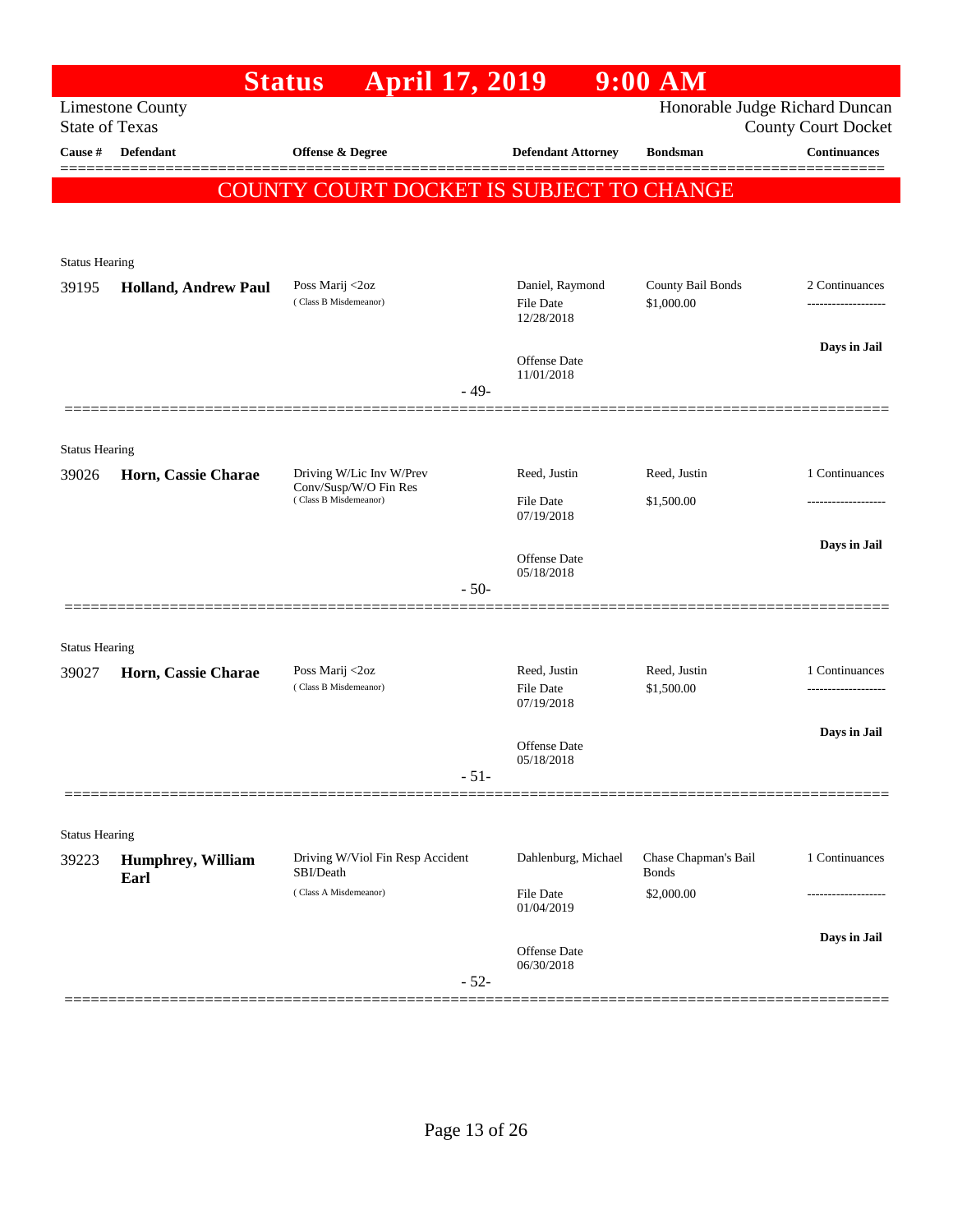|                                |                                   | <b>April 17, 2019</b><br><b>Status</b>            |                                                | $9:00$ AM                       |                                                              |
|--------------------------------|-----------------------------------|---------------------------------------------------|------------------------------------------------|---------------------------------|--------------------------------------------------------------|
| <b>State of Texas</b>          | <b>Limestone County</b>           |                                                   |                                                |                                 | Honorable Judge Richard Duncan<br><b>County Court Docket</b> |
| Cause #                        | <b>Defendant</b>                  | <b>Offense &amp; Degree</b>                       | <b>Defendant Attorney</b>                      | <b>Bondsman</b>                 | <b>Continuances</b>                                          |
|                                |                                   | COUNTY COURT DOCKET IS SUBJECT TO CHANGE          |                                                |                                 |                                                              |
|                                |                                   |                                                   |                                                |                                 |                                                              |
| Review Hearing                 |                                   |                                                   |                                                |                                 |                                                              |
| 38922                          | Hutchison, Adam<br><b>Dontray</b> | Driving W/Lic Inv W/Prev<br>Conv/Susp/W/O Fin Res | Wilson, Scott                                  | County Bail Bonds               | 9 Continuances                                               |
|                                |                                   | (Class B Misdemeanor)                             | <b>File Date</b><br>04/30/2018                 | \$2,000.00                      | -----------------                                            |
|                                |                                   |                                                   | Offense Date                                   |                                 | Days in Jail                                                 |
|                                |                                   | $-53-$                                            | 03/19/2018                                     |                                 |                                                              |
|                                |                                   |                                                   |                                                |                                 |                                                              |
| <b>Status Hearing</b>          |                                   |                                                   |                                                |                                 |                                                              |
| 39252                          | <b>Hutchison</b> , Brandon<br>Lee | Assault Causes Bodily Injury Family<br>Member     | Reed, Justin                                   | Reed, Justin                    | 1 Continuances                                               |
|                                |                                   | (Class A Misdemeanor)                             | <b>File Date</b><br>02/13/2019                 | \$3,000.00                      | .                                                            |
|                                |                                   |                                                   | Offense Date                                   |                                 | Days in Jail                                                 |
|                                |                                   | $-54-$                                            | 09/24/2018                                     |                                 |                                                              |
|                                |                                   |                                                   |                                                |                                 |                                                              |
| <b>Status Hearing</b><br>39110 | Jiminez, Melissa Ann              | Poss Cs Pg $3 < 28g$                              | Reed, Justin                                   | County Bail Bonds               | 5 Continuances                                               |
|                                |                                   | (Class A Misdemeanor)                             | <b>File Date</b><br>10/10/2018                 | \$2,000.00                      |                                                              |
|                                |                                   |                                                   | Offense Date                                   |                                 | Days in Jail                                                 |
|                                |                                   | $-55-$                                            | 09/19/2018                                     |                                 |                                                              |
|                                |                                   |                                                   |                                                |                                 |                                                              |
| <b>Status Hearing</b>          |                                   |                                                   |                                                |                                 |                                                              |
| 39111                          | Jiminez, Melissa Ann              | Poss Dangerous Drug<br>(Class A Misdemeanor)      | Reed, Justin<br><b>File Date</b><br>10/10/2018 | County Bail Bonds<br>\$2,000.00 | 5 Continuances                                               |
|                                |                                   |                                                   | Offense Date                                   |                                 | Days in Jail                                                 |
|                                |                                   | $-56-$                                            | 09/19/2018                                     |                                 |                                                              |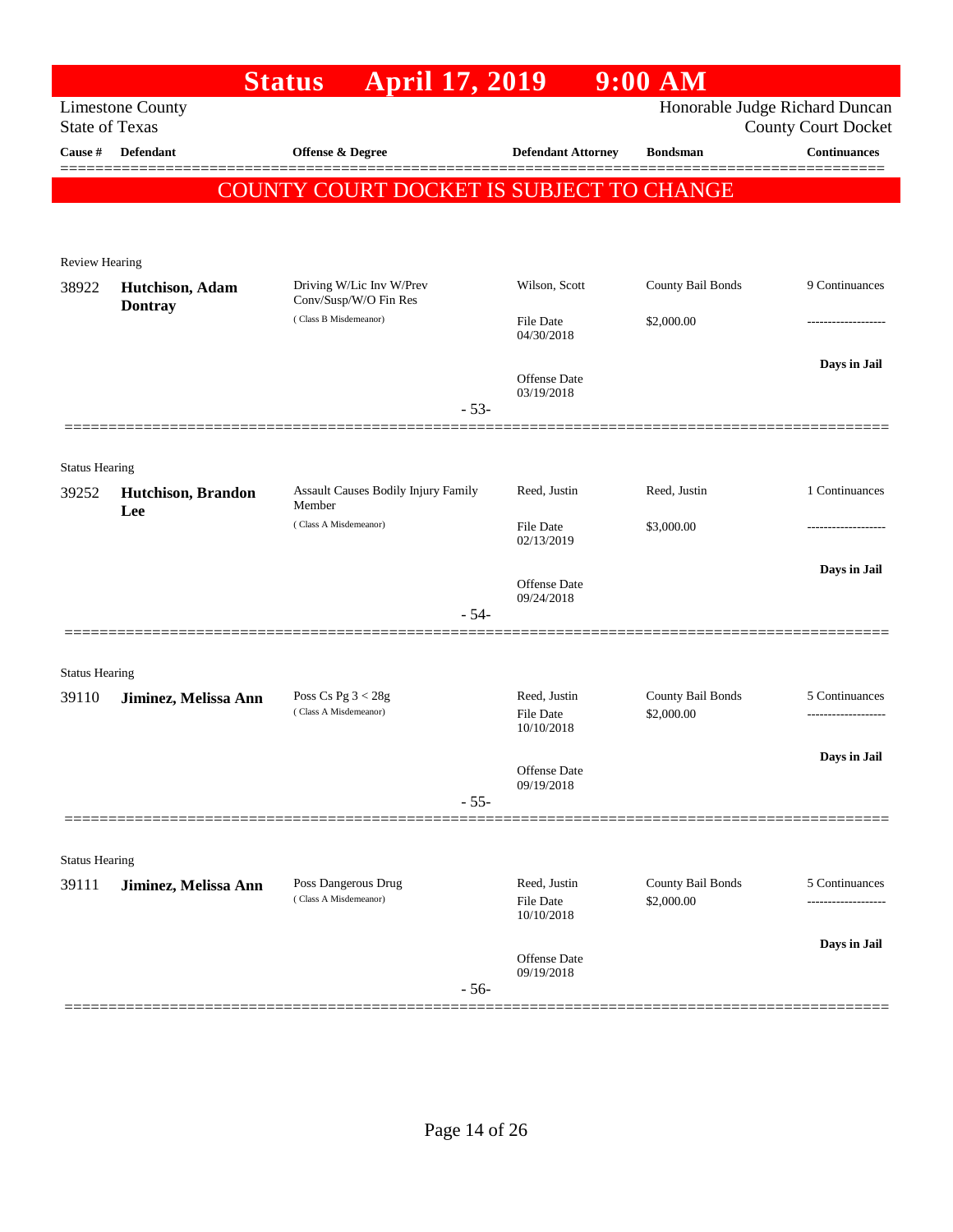|                                |                                 | April 17, 2019<br><b>Status</b>                          |                                            | $9:00$ AM                       |                                                              |
|--------------------------------|---------------------------------|----------------------------------------------------------|--------------------------------------------|---------------------------------|--------------------------------------------------------------|
| <b>State of Texas</b>          | <b>Limestone County</b>         |                                                          |                                            |                                 | Honorable Judge Richard Duncan<br><b>County Court Docket</b> |
| Cause #                        | Defendant                       | Offense & Degree                                         | <b>Defendant Attorney</b>                  | <b>Bondsman</b>                 | <b>Continuances</b>                                          |
|                                |                                 |                                                          |                                            |                                 |                                                              |
|                                |                                 | COUNTY COURT DOCKET IS SUBJECT TO CHANGE                 |                                            |                                 |                                                              |
|                                |                                 |                                                          |                                            |                                 |                                                              |
| <b>Status Hearing</b>          |                                 |                                                          |                                            |                                 |                                                              |
| 39197                          | Johnson, Brandon                | Display Fictitious Motor Vehicle<br>Registration         | Reed, Bobby                                | Reed, Bobby                     | 2 Continuances                                               |
|                                | <b>Dale</b>                     | (Class B Misdemeanor)                                    | <b>File Date</b><br>12/28/2018             | \$2,000.00                      |                                                              |
|                                |                                 |                                                          |                                            |                                 | Days in Jail                                                 |
|                                |                                 |                                                          | Offense Date<br>09/22/2018                 |                                 |                                                              |
|                                |                                 | $-57-$                                                   |                                            |                                 |                                                              |
|                                |                                 |                                                          |                                            |                                 |                                                              |
| <b>Status Hearing</b>          |                                 | Driving W/Lic Inv W/Prev                                 | Reed, Bobby                                | Reed, Bobby                     | 2 Continuances                                               |
| 39198                          | Johnson, Brandon<br><b>Dale</b> | Conv/Susp/W/O Fin Res                                    |                                            |                                 |                                                              |
|                                |                                 | (Class B Misdemeanor)                                    | <b>File Date</b><br>12/28/2018             | \$2,000.00                      |                                                              |
|                                |                                 |                                                          |                                            |                                 | Days in Jail                                                 |
|                                |                                 |                                                          | Offense Date<br>09/22/2018                 |                                 |                                                              |
|                                |                                 | $-58-$                                                   |                                            |                                 |                                                              |
|                                |                                 |                                                          |                                            |                                 |                                                              |
| <b>Status Hearing</b><br>39201 | Johnson, Cole Jacob             | Driving While Intoxicated                                | Johnson, Charles S.                        | Personal Bond                   | 2 Continuances                                               |
|                                |                                 | (Class B Misdemeanor)                                    | <b>File Date</b><br>12/28/2018             | \$2,000.00                      |                                                              |
|                                |                                 |                                                          |                                            |                                 | Days in Jail                                                 |
|                                |                                 |                                                          | Offense Date<br>10/21/2018                 |                                 |                                                              |
|                                |                                 | $-59-$                                                   |                                            |                                 |                                                              |
|                                |                                 |                                                          |                                            |                                 |                                                              |
| <b>Status Hearing</b>          |                                 |                                                          |                                            |                                 |                                                              |
| 39233                          | Kelly, Katie Marie              | <b>Evading Arrest Detention</b><br>(Class A Misdemeanor) | Moore, David E.<br>File Date<br>01/22/2019 | County Bail Bonds<br>\$2,500.00 | 2 Continuances<br>-------------------                        |
|                                |                                 |                                                          |                                            |                                 | Days in Jail                                                 |
|                                |                                 | $-60-$                                                   | <b>Offense Date</b><br>06/20/2018          |                                 |                                                              |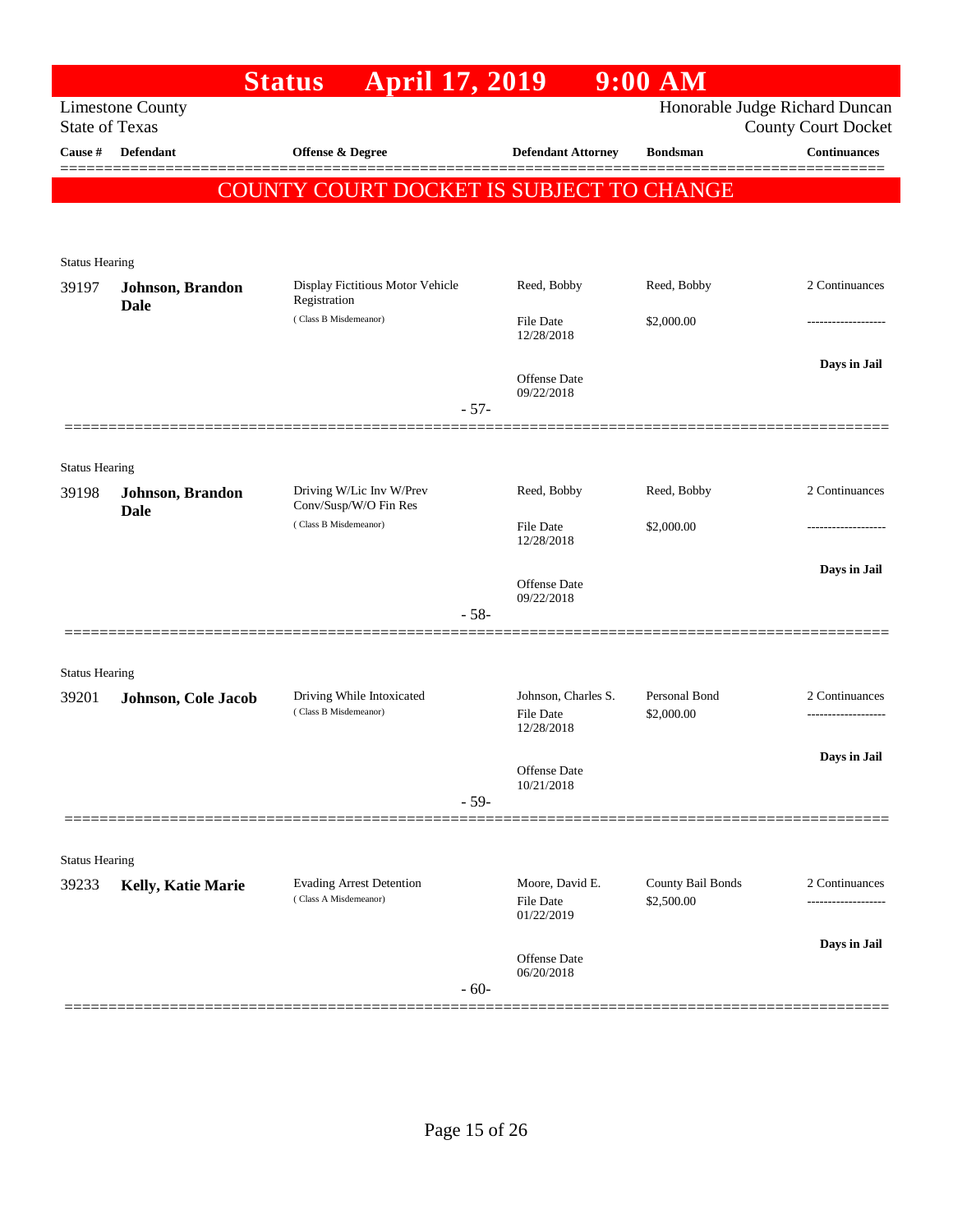|                                |                                  | <b>April 17, 2019</b><br><b>Status</b>   |                       |                            | $9:00$ $\overline{\text{AM}}$   |                                                              |               |
|--------------------------------|----------------------------------|------------------------------------------|-----------------------|----------------------------|---------------------------------|--------------------------------------------------------------|---------------|
| <b>State of Texas</b>          | <b>Limestone County</b>          |                                          |                       |                            |                                 | Honorable Judge Richard Duncan<br><b>County Court Docket</b> |               |
| Cause #                        | <b>Defendant</b>                 | Offense & Degree                         |                       | <b>Defendant Attorney</b>  | <b>Bondsman</b>                 | <b>Continuances</b>                                          |               |
|                                |                                  | COUNTY COURT DOCKET IS SUBJECT TO CHANGE |                       |                            |                                 |                                                              |               |
|                                |                                  |                                          |                       |                            |                                 |                                                              |               |
|                                |                                  |                                          |                       |                            |                                 |                                                              |               |
| <b>Status Hearing</b><br>39193 | <b>Kinney, Kenneth</b>           | Poss Marij <2oz                          |                       | Spivey, Shirley            | County Bail Bonds               | 2 Continuances                                               |               |
|                                | Dewayne, Jr.                     |                                          |                       |                            |                                 |                                                              |               |
|                                |                                  | (Class B Misdemeanor)                    |                       | File Date<br>12/28/2018    | \$1,000.00                      |                                                              |               |
|                                |                                  |                                          |                       |                            |                                 | Days in Jail                                                 |               |
|                                |                                  |                                          |                       | Offense Date<br>11/02/2018 |                                 |                                                              |               |
|                                |                                  |                                          | $-61-$                |                            |                                 |                                                              |               |
|                                |                                  |                                          |                       |                            |                                 |                                                              |               |
| <b>Status Hearing</b>          |                                  | Hunt Poss Exotic Animals                 |                       |                            | County Bail Bonds               | 2 Continuances                                               |               |
| 39174                          | Kramer, Chance<br><b>Michael</b> |                                          |                       | Latray, Michelle J.        |                                 |                                                              |               |
|                                |                                  | (Class A Misdemeanor)                    |                       | File Date<br>12/03/2018    | \$3,000.00                      |                                                              |               |
|                                |                                  |                                          |                       |                            |                                 | Days in Jail                                                 |               |
|                                |                                  |                                          |                       | Offense Date<br>04/14/2018 |                                 |                                                              |               |
|                                |                                  |                                          | $-62-$                |                            |                                 |                                                              |               |
|                                |                                  |                                          |                       |                            |                                 |                                                              |               |
| <b>Status Hearing</b>          |                                  |                                          |                       |                            |                                 |                                                              |               |
| 39189                          | Kromer, Melissa Ann              | Poss Marij <2oz<br>(Class B Misdemeanor) |                       | Reed, Benjie<br>File Date  | County Bail Bonds<br>\$2,000.00 | 2 Continuances                                               |               |
|                                |                                  |                                          |                       | 12/28/2018                 |                                 |                                                              |               |
|                                |                                  |                                          |                       | Offense Date               |                                 | Days in Jail                                                 |               |
|                                |                                  |                                          | $-63-$                | 11/16/2018                 |                                 |                                                              |               |
|                                |                                  |                                          |                       |                            |                                 |                                                              |               |
| <b>Status Hearing</b>          |                                  |                                          |                       |                            |                                 |                                                              |               |
| 39179                          | Kutscherousky,                   | Driving While Intoxicated                |                       | Reed, Justin               | Reed, Justin                    | 2 Continuances                                               |               |
|                                | <b>Jordyn James</b>              |                                          | (Class B Misdemeanor) |                            | File Date                       | \$2,500.00                                                   | ------------- |
|                                |                                  |                                          |                       | 12/18/2018                 |                                 |                                                              |               |
|                                |                                  |                                          |                       | Offense Date               |                                 | Days in Jail                                                 |               |
|                                |                                  |                                          | $-64-$                | 07/05/2018                 |                                 |                                                              |               |
|                                |                                  |                                          |                       |                            |                                 |                                                              |               |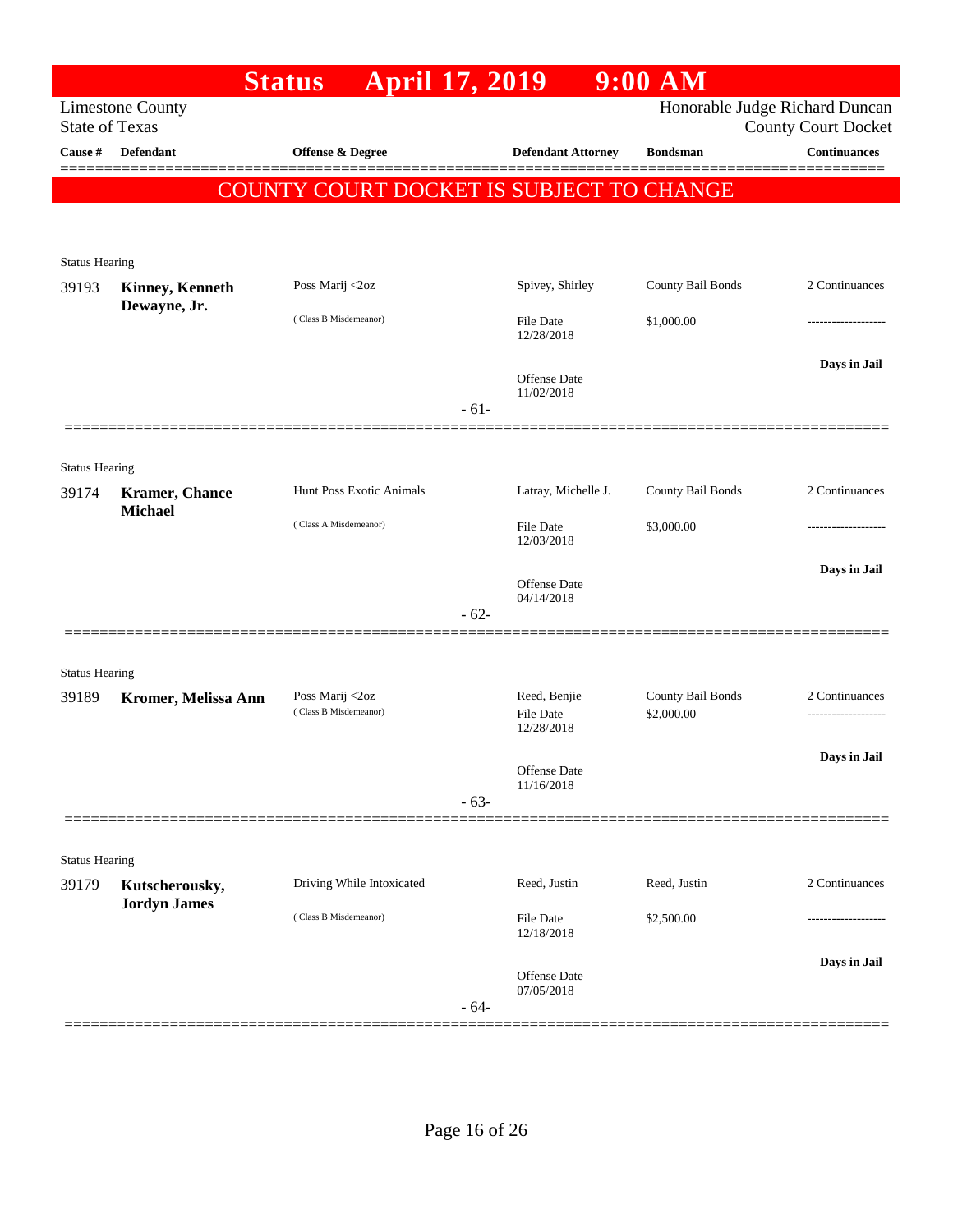| <b>Limestone County</b><br><b>State of Texas</b><br><b>Defendant</b> | <b>Status April 17, 2019</b><br>Offense & Degree                                                                                               |                                                                                                                       | Honorable Judge Richard Duncan                                 | <b>County Court Docket</b>                |
|----------------------------------------------------------------------|------------------------------------------------------------------------------------------------------------------------------------------------|-----------------------------------------------------------------------------------------------------------------------|----------------------------------------------------------------|-------------------------------------------|
|                                                                      |                                                                                                                                                |                                                                                                                       |                                                                |                                           |
|                                                                      |                                                                                                                                                | <b>Defendant Attorney</b>                                                                                             | <b>Bondsman</b>                                                | <b>Continuances</b>                       |
|                                                                      |                                                                                                                                                |                                                                                                                       |                                                                |                                           |
|                                                                      | COUNTY COURT DOCKET IS SUBJECT TO CHANGE                                                                                                       |                                                                                                                       |                                                                |                                           |
|                                                                      |                                                                                                                                                |                                                                                                                       |                                                                |                                           |
| Review Hearing                                                       |                                                                                                                                                |                                                                                                                       |                                                                |                                           |
| Lachman, Christopher                                                 | Engage In Organized Criminal Activity                                                                                                          |                                                                                                                       | Freebird Bail Bonds                                            | 14 Continuances                           |
|                                                                      | (Class B Misdemeanor)                                                                                                                          | <b>File Date</b><br>06/27/2017                                                                                        | \$2,000.00                                                     |                                           |
|                                                                      |                                                                                                                                                |                                                                                                                       |                                                                | Days in Jail                              |
|                                                                      |                                                                                                                                                | 01/05/2017                                                                                                            |                                                                |                                           |
| ================                                                     |                                                                                                                                                |                                                                                                                       |                                                                |                                           |
|                                                                      |                                                                                                                                                |                                                                                                                       |                                                                |                                           |
|                                                                      |                                                                                                                                                |                                                                                                                       | Freebird Bail Bonds                                            | 14 Continuances                           |
| <b>Scott</b>                                                         |                                                                                                                                                |                                                                                                                       |                                                                |                                           |
|                                                                      |                                                                                                                                                | 06/27/2017                                                                                                            |                                                                |                                           |
|                                                                      |                                                                                                                                                |                                                                                                                       |                                                                | Days in Jail                              |
|                                                                      |                                                                                                                                                | 12/19/2016                                                                                                            |                                                                |                                           |
|                                                                      |                                                                                                                                                |                                                                                                                       |                                                                |                                           |
|                                                                      |                                                                                                                                                |                                                                                                                       |                                                                |                                           |
|                                                                      | Poss Marij <2oz                                                                                                                                | Reed, Justin                                                                                                          | County Bail Bonds                                              | 10 Continuances                           |
|                                                                      | (Class B Misdemeanor)                                                                                                                          | <b>File Date</b>                                                                                                      | \$2,000.00                                                     |                                           |
|                                                                      |                                                                                                                                                |                                                                                                                       |                                                                | Days in Jail                              |
|                                                                      |                                                                                                                                                | Offense Date<br>11/04/2017                                                                                            |                                                                |                                           |
|                                                                      | $-67-$                                                                                                                                         |                                                                                                                       |                                                                |                                           |
|                                                                      |                                                                                                                                                |                                                                                                                       |                                                                |                                           |
| <b>Status Hearing</b>                                                |                                                                                                                                                |                                                                                                                       |                                                                |                                           |
|                                                                      | (Class B Misdemeanor)                                                                                                                          | <b>File Date</b><br>02/19/2018                                                                                        | \$1,500.00                                                     | 4 Continuances<br>                        |
|                                                                      |                                                                                                                                                |                                                                                                                       |                                                                | Days in Jail                              |
|                                                                      | $-68-$                                                                                                                                         | <b>Offense Date</b><br>10/24/2017                                                                                     |                                                                |                                           |
|                                                                      | <b>Scott</b><br><b>Review Hearing</b><br>Lachman, Christopher<br><b>Status Hearing</b><br><b>Lang, James Barry</b><br><b>Lang, James Barry</b> | $-65-$<br>Engage In Organized Criminal Activity<br>(Class A Misdemeanor)<br>$-66-$<br>Criminal Mischief >=\$100<\$750 | Offense Date<br><b>File Date</b><br>Offense Date<br>01/19/2018 | \$2,500.00<br><b>Falls County Bonding</b> |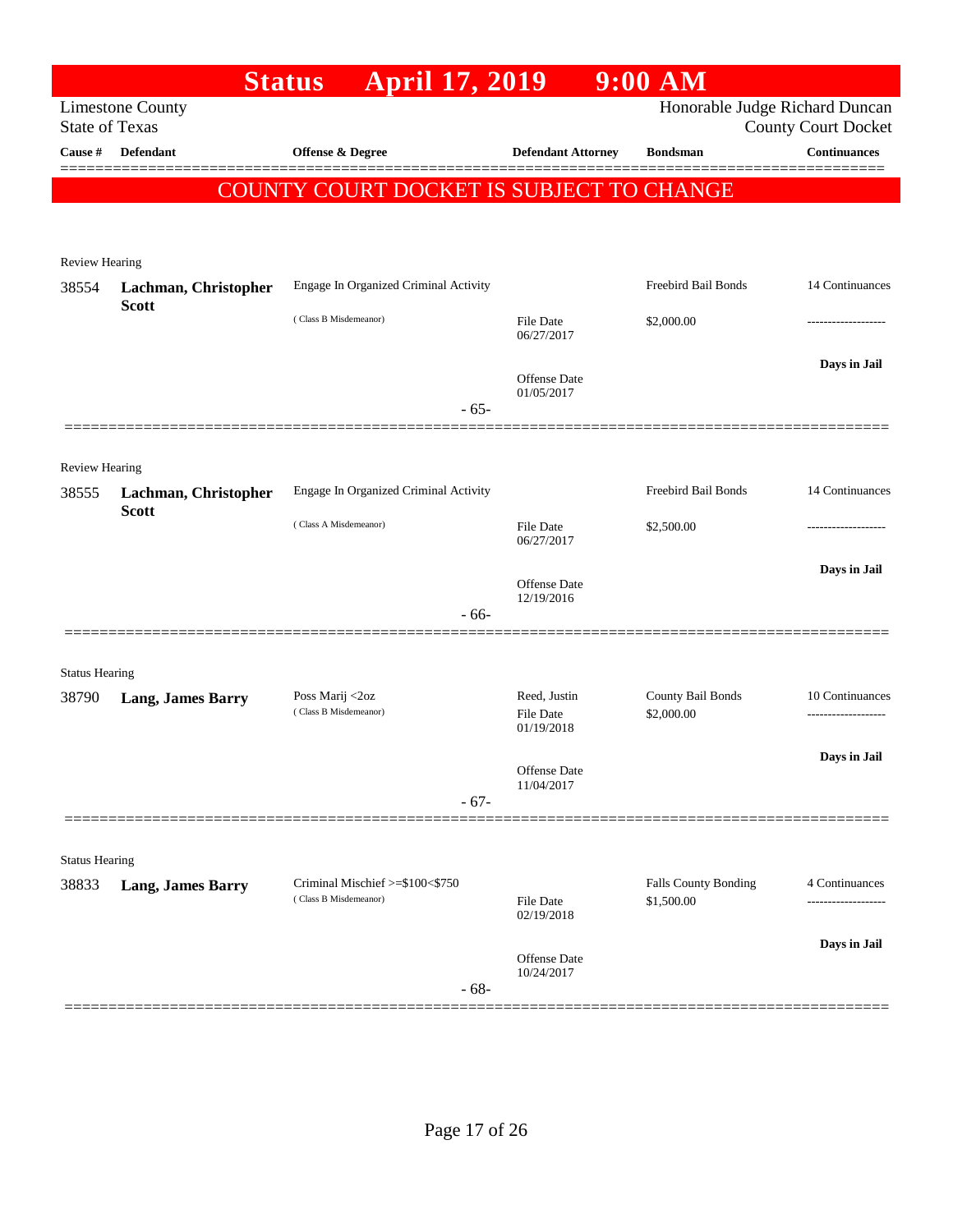|                       |                            | <b>Status</b><br><b>April 17, 2019</b>                     |                                   | $9:00$ AM                       |                                                   |
|-----------------------|----------------------------|------------------------------------------------------------|-----------------------------------|---------------------------------|---------------------------------------------------|
| <b>State of Texas</b> | <b>Limestone County</b>    |                                                            |                                   |                                 | Honorable Judge Richard Duncan                    |
| Cause #               | <b>Defendant</b>           | Offense & Degree                                           | <b>Defendant Attorney</b>         | <b>Bondsman</b>                 | <b>County Court Docket</b><br><b>Continuances</b> |
|                       |                            |                                                            |                                   |                                 |                                                   |
|                       |                            | COUNTY COURT DOCKET IS SUBJECT TO CHANGE                   |                                   |                                 |                                                   |
|                       |                            |                                                            |                                   |                                 |                                                   |
| <b>Status Hearing</b> |                            |                                                            |                                   |                                 |                                                   |
| 38743                 | Maes, Terry John, II       | Assault Causes Bodily Injury Family                        | Reed, Justin                      | Reed, Justin                    | 9 Continuances                                    |
|                       |                            | Member<br>(Class A Misdemeanor)                            | <b>File Date</b><br>11/30/2017    | \$5,000.00                      |                                                   |
|                       |                            |                                                            | <b>Offense</b> Date<br>11/02/2017 |                                 | Days in Jail                                      |
|                       |                            | $-69-$                                                     |                                   |                                 |                                                   |
|                       |                            |                                                            |                                   |                                 |                                                   |
| <b>Status Hearing</b> |                            |                                                            |                                   |                                 |                                                   |
| 39149                 | <b>McCoy, Jerome Shaun</b> | Driving While Intoxicated<br>(Class B Misdemeanor)         | Reed, Justin<br><b>File Date</b>  | County Bail Bonds<br>\$2,500.00 | 5 Continuances                                    |
|                       |                            |                                                            | 11/05/2018                        |                                 |                                                   |
|                       |                            |                                                            | Offense Date                      |                                 | Days in Jail                                      |
|                       |                            | $-70-$                                                     | 09/19/2018                        |                                 |                                                   |
|                       |                            |                                                            |                                   |                                 |                                                   |
| <b>Status Hearing</b> |                            |                                                            |                                   |                                 |                                                   |
| 39150                 | McCoy, Jerome Shaun        | Resist Arrest Search Or Transport<br>(Class A Misdemeanor) | Reed, Justin<br><b>File Date</b>  | County Bail Bonds<br>\$2,500.00 | 5 Continuances<br>----------------                |
|                       |                            |                                                            | 11/05/2018                        |                                 |                                                   |
|                       |                            |                                                            | Offense Date                      |                                 | Days in Jail                                      |
|                       |                            | $-71-$                                                     | 09/19/2018                        |                                 |                                                   |
|                       |                            |                                                            |                                   |                                 |                                                   |
| <b>Status Hearing</b> |                            |                                                            |                                   |                                 |                                                   |
| 39151                 | McCoy, Jerome Shaun        | Resist Arrest Search Or Transport                          | Reed, Justin                      | County Bail Bonds               | 5 Continuances                                    |
|                       |                            | (Class A Misdemeanor)                                      | File Date<br>11/05/2018           | \$2,500.00                      | -------------                                     |
|                       |                            |                                                            |                                   |                                 | Days in Jail                                      |
|                       |                            |                                                            | Offense Date<br>09/19/2018        |                                 |                                                   |
|                       |                            | $-72-$                                                     |                                   |                                 |                                                   |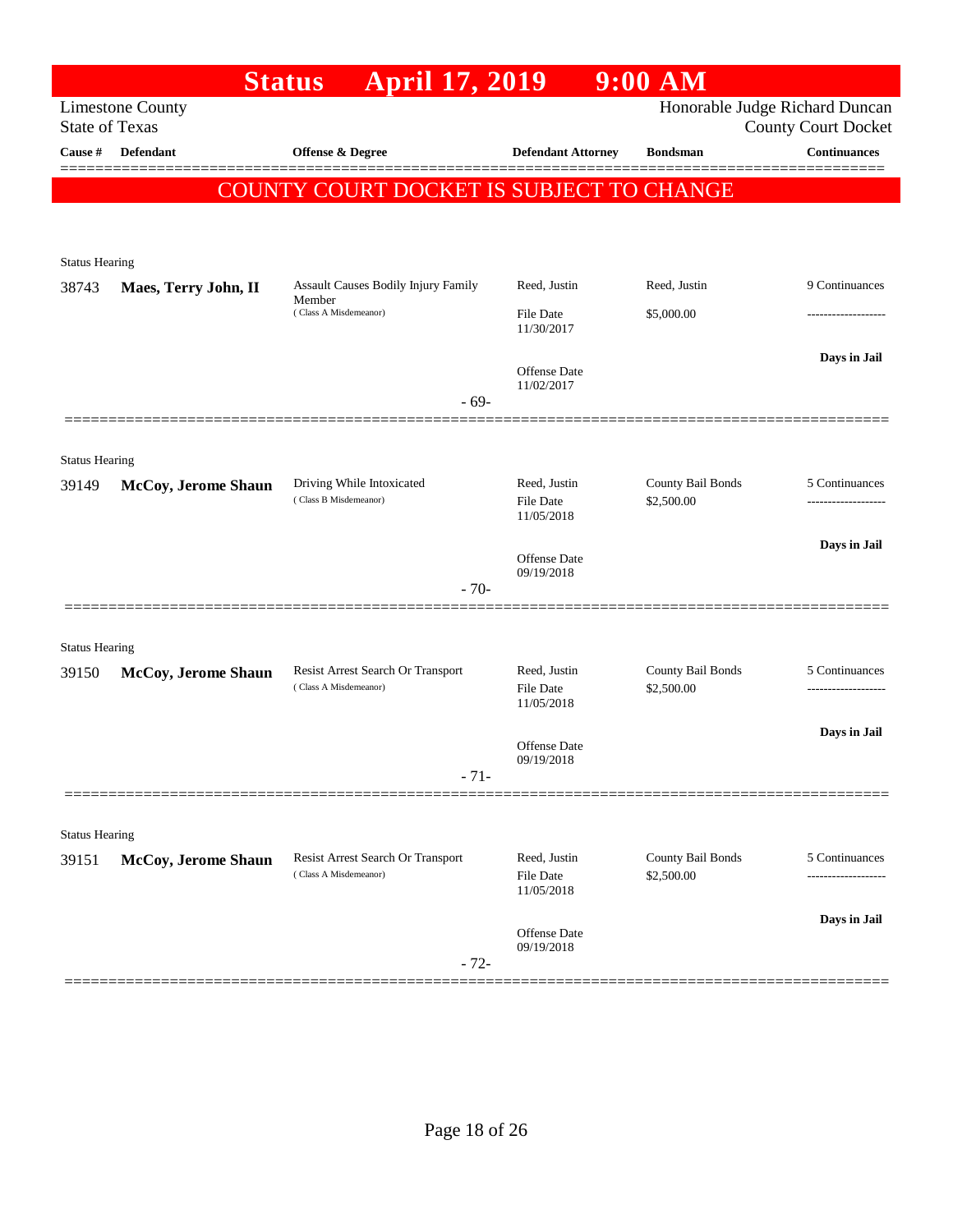|                         | <b>April 17, 2019</b><br><b>Status</b>                                                                 |                                                                                                                                                                                | $9:00$ AM                                                                                                                                      |                                                                                                                                                       |
|-------------------------|--------------------------------------------------------------------------------------------------------|--------------------------------------------------------------------------------------------------------------------------------------------------------------------------------|------------------------------------------------------------------------------------------------------------------------------------------------|-------------------------------------------------------------------------------------------------------------------------------------------------------|
| <b>Limestone County</b> |                                                                                                        |                                                                                                                                                                                |                                                                                                                                                |                                                                                                                                                       |
|                         |                                                                                                        |                                                                                                                                                                                |                                                                                                                                                | <b>County Court Docket</b><br><b>Continuances</b>                                                                                                     |
|                         |                                                                                                        |                                                                                                                                                                                |                                                                                                                                                |                                                                                                                                                       |
|                         |                                                                                                        |                                                                                                                                                                                |                                                                                                                                                |                                                                                                                                                       |
|                         |                                                                                                        |                                                                                                                                                                                |                                                                                                                                                |                                                                                                                                                       |
| <b>Status Hearing</b>   |                                                                                                        |                                                                                                                                                                                |                                                                                                                                                |                                                                                                                                                       |
| McNeil, Mariah          | Assault Causes Bodily Injury Family                                                                    | Reed, Stephen M.                                                                                                                                                               | County Bail Bonds                                                                                                                              | 2 Continuances                                                                                                                                        |
|                         | (Class A Misdemeanor)                                                                                  | File Date                                                                                                                                                                      | \$2,000.00                                                                                                                                     |                                                                                                                                                       |
|                         |                                                                                                        |                                                                                                                                                                                |                                                                                                                                                | Days in Jail                                                                                                                                          |
|                         |                                                                                                        | <b>Offense Date</b>                                                                                                                                                            |                                                                                                                                                |                                                                                                                                                       |
|                         | $-73-$                                                                                                 |                                                                                                                                                                                |                                                                                                                                                |                                                                                                                                                       |
|                         |                                                                                                        |                                                                                                                                                                                |                                                                                                                                                |                                                                                                                                                       |
| <b>Status Hearing</b>   |                                                                                                        |                                                                                                                                                                                |                                                                                                                                                |                                                                                                                                                       |
| <b>Medlock, Stacy</b>   | Member                                                                                                 |                                                                                                                                                                                |                                                                                                                                                | 2 Continuances                                                                                                                                        |
|                         | (Class A Misdemeanor)                                                                                  | File Date                                                                                                                                                                      | \$3,000.00                                                                                                                                     |                                                                                                                                                       |
|                         |                                                                                                        |                                                                                                                                                                                |                                                                                                                                                | Days in Jail                                                                                                                                          |
|                         |                                                                                                        | <b>Offense Date</b><br>10/11/2018                                                                                                                                              |                                                                                                                                                |                                                                                                                                                       |
|                         | $-74-$                                                                                                 |                                                                                                                                                                                |                                                                                                                                                |                                                                                                                                                       |
|                         |                                                                                                        |                                                                                                                                                                                |                                                                                                                                                |                                                                                                                                                       |
| <b>Status Hearing</b>   |                                                                                                        |                                                                                                                                                                                |                                                                                                                                                |                                                                                                                                                       |
|                         | Member                                                                                                 |                                                                                                                                                                                |                                                                                                                                                | 4 Continuances                                                                                                                                        |
|                         |                                                                                                        | 11/16/2018                                                                                                                                                                     |                                                                                                                                                |                                                                                                                                                       |
|                         |                                                                                                        |                                                                                                                                                                                |                                                                                                                                                | Days in Jail                                                                                                                                          |
|                         |                                                                                                        | 10/11/2018                                                                                                                                                                     |                                                                                                                                                |                                                                                                                                                       |
|                         |                                                                                                        |                                                                                                                                                                                |                                                                                                                                                |                                                                                                                                                       |
|                         |                                                                                                        |                                                                                                                                                                                |                                                                                                                                                |                                                                                                                                                       |
|                         | Interfer W/Emergency Req For                                                                           | Latray, Michelle J.                                                                                                                                                            | County Bail Bonds                                                                                                                              | 2 Continuances                                                                                                                                        |
|                         | Assistance<br>(Class A Misdemeanor)                                                                    | File Date                                                                                                                                                                      | \$2,000.00                                                                                                                                     |                                                                                                                                                       |
|                         |                                                                                                        | 12/28/2018                                                                                                                                                                     |                                                                                                                                                |                                                                                                                                                       |
|                         |                                                                                                        | Offense Date                                                                                                                                                                   |                                                                                                                                                | Days in Jail                                                                                                                                          |
|                         | $-76-$                                                                                                 | 12/04/2018                                                                                                                                                                     |                                                                                                                                                |                                                                                                                                                       |
|                         | <b>State of Texas</b><br><b>Defendant</b><br><b>Garnett</b><br>Menendez, Joel<br><b>Status Hearing</b> | <b>Offense &amp; Degree</b><br>Member<br>Assault Causes Bodily Injury Family<br>Assault Causes Bodily Injury Family<br>(Class A Misdemeanor)<br>$-75-$<br>Mitchell, Dannie Lee | <b>Defendant Attorney</b><br>12/28/2018<br>11/07/2018<br>Moore, David E.<br>11/26/2018<br>Reed, Stephen M.<br><b>File Date</b><br>Offense Date | Honorable Judge Richard Duncan<br><b>Bondsman</b><br>COUNTY COURT DOCKET IS SUBJECT TO CHANGE<br>County Bail Bonds<br>County Bail Bonds<br>\$3,000.00 |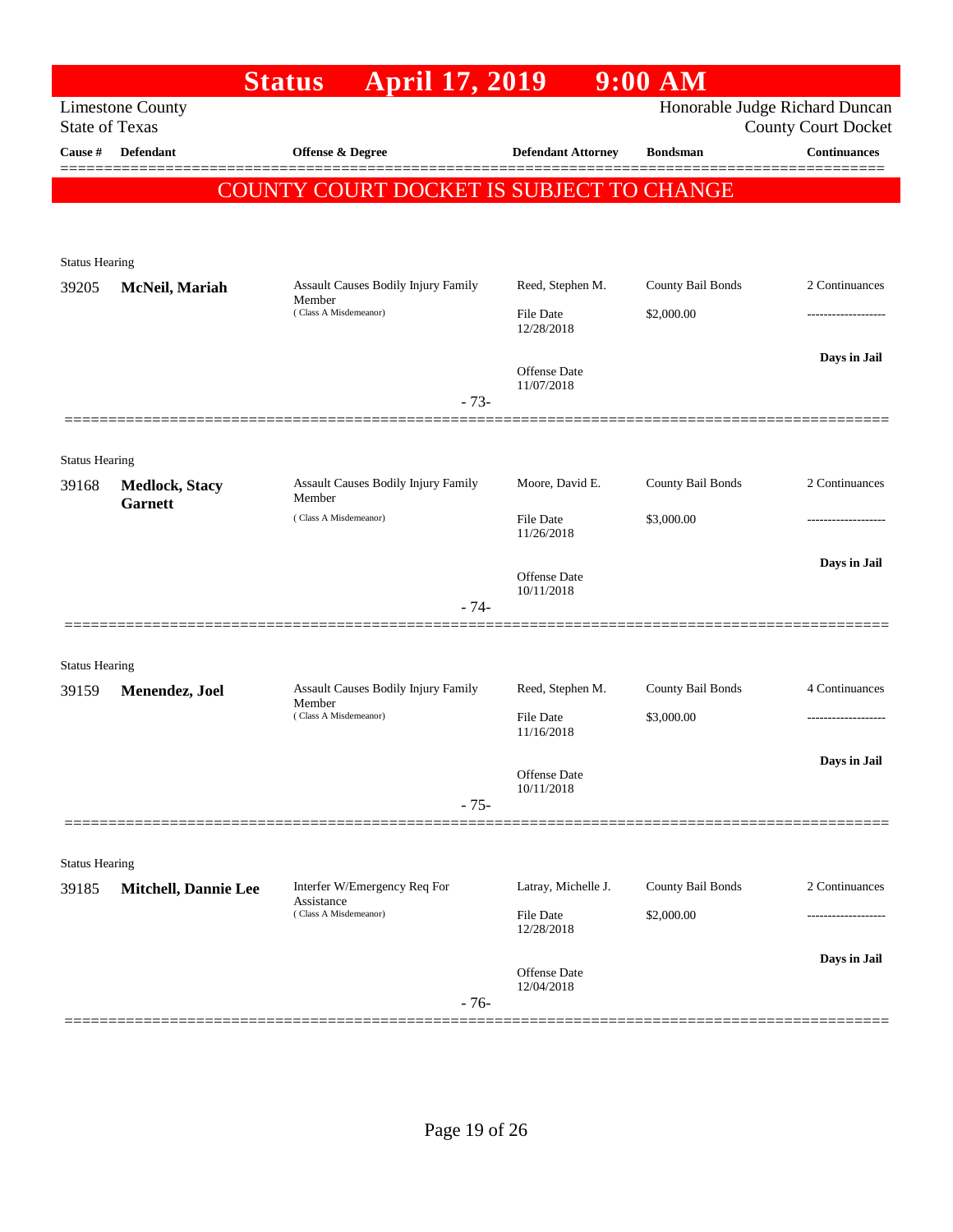|                       |                                   | <b>April 17, 2019</b><br><b>Status</b>       |        |                                  | $9:00$ AM                  |                                                              |
|-----------------------|-----------------------------------|----------------------------------------------|--------|----------------------------------|----------------------------|--------------------------------------------------------------|
| <b>State of Texas</b> | <b>Limestone County</b>           |                                              |        |                                  |                            | Honorable Judge Richard Duncan<br><b>County Court Docket</b> |
| Cause #               | <b>Defendant</b>                  | <b>Offense &amp; Degree</b>                  |        | <b>Defendant Attorney</b>        | <b>Bondsman</b>            | <b>Continuances</b>                                          |
|                       |                                   |                                              |        |                                  |                            |                                                              |
|                       |                                   | COUNTY COURT DOCKET IS SUBJECT TO CHANGE     |        |                                  |                            |                                                              |
|                       |                                   |                                              |        |                                  |                            |                                                              |
| <b>Status Hearing</b> |                                   |                                              |        |                                  |                            |                                                              |
| 39097                 | <b>Nearn, Phillip Douglas</b>     | Poss Marij <2oz                              |        |                                  | County Bail Bonds          | 4 Continuances                                               |
|                       |                                   | (Class B Misdemeanor)                        |        | <b>File Date</b><br>10/01/2018   | \$2,000.00                 |                                                              |
|                       |                                   |                                              |        |                                  |                            | Days in Jail                                                 |
|                       |                                   |                                              |        | Offense Date<br>08/31/2018       |                            |                                                              |
|                       |                                   |                                              | $-77-$ |                                  |                            |                                                              |
|                       |                                   |                                              |        |                                  |                            |                                                              |
| <b>Status Hearing</b> |                                   |                                              |        |                                  |                            | 7 Continuances                                               |
| 38864                 | Nino Galvan, Candido<br>Wilibaldo | Driving While Intoxicated Bac >=0.15         |        | Moore, David E.                  | County Bail Bonds          |                                                              |
|                       |                                   | (Class A Misdemeanor)                        |        | <b>File Date</b><br>03/20/2018   | \$2,000.00                 |                                                              |
|                       |                                   |                                              |        |                                  |                            | Days in Jail                                                 |
|                       |                                   |                                              |        | Offense Date<br>12/29/2017       |                            |                                                              |
|                       |                                   |                                              | $-78-$ |                                  |                            |                                                              |
|                       |                                   |                                              |        |                                  |                            |                                                              |
| Plea Hearing          |                                   |                                              |        |                                  |                            |                                                              |
| 38851                 | Owens, Jimmy Dale                 | Unl Carrying Weapon<br>(Class A Misdemeanor) |        | Reed, Benjie<br><b>File Date</b> | Reed, Justin<br>\$3,000.00 | 2 Continuances<br>.                                          |
|                       |                                   |                                              |        | 03/09/2018                       |                            |                                                              |
|                       |                                   |                                              |        | <b>Offense Date</b>              |                            | Days in Jail                                                 |
|                       |                                   |                                              | $-79-$ | 09/18/2017                       |                            |                                                              |
|                       |                                   |                                              |        |                                  |                            |                                                              |
| Plea Hearing          |                                   |                                              |        |                                  |                            |                                                              |
| 38852                 | <b>Owens, Jimmy Dale</b>          | Poss Marij <2oz                              |        | Reed, Benjie                     | Reed, Justin               | 2 Continuances                                               |
|                       |                                   | (Class B Misdemeanor)                        |        | <b>File Date</b><br>03/09/2018   | \$2,000.00                 |                                                              |
|                       |                                   |                                              |        |                                  |                            | Days in Jail                                                 |
|                       |                                   |                                              |        | Offense Date<br>09/18/2017       |                            |                                                              |
|                       |                                   |                                              | $-80-$ |                                  |                            |                                                              |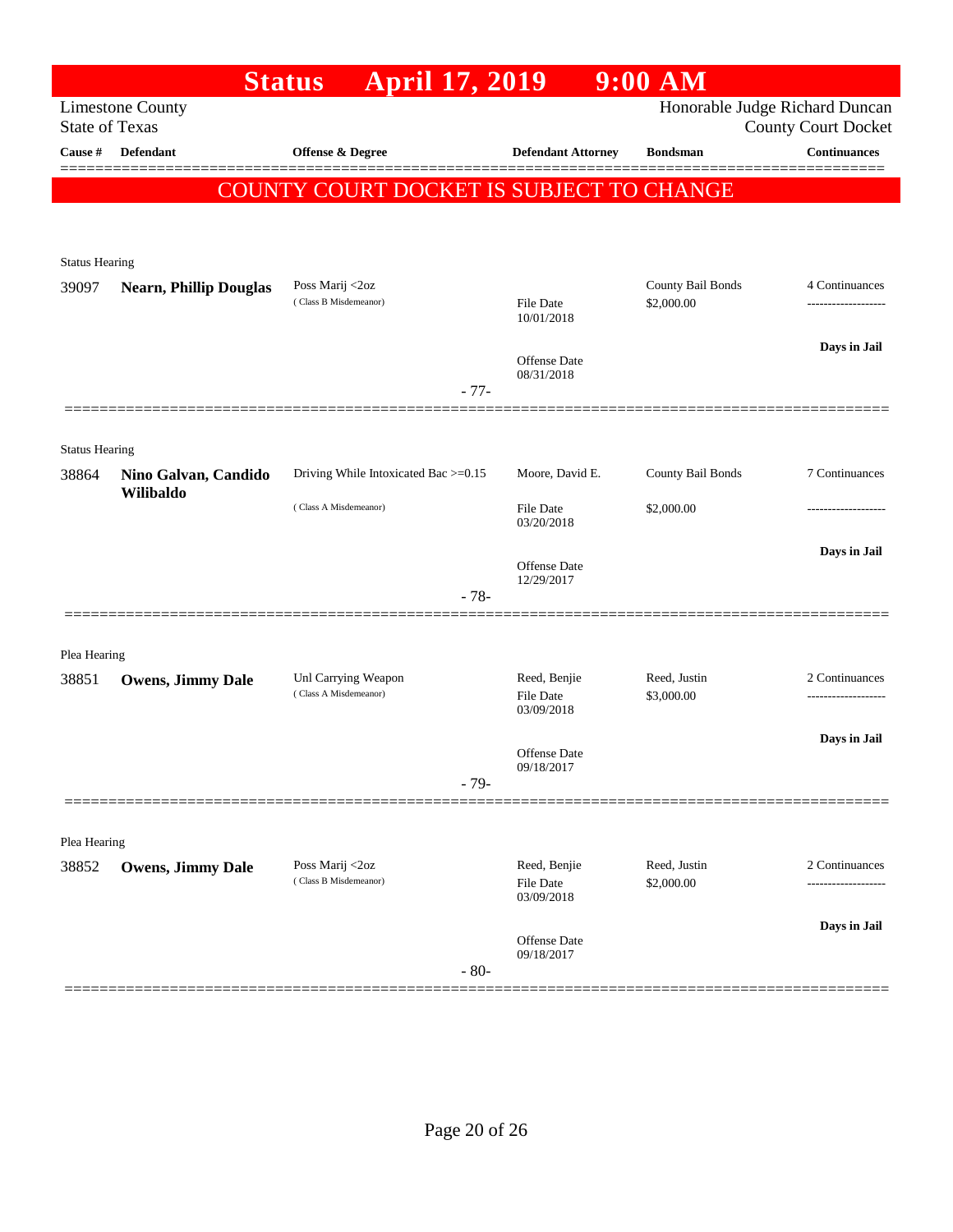|                                |                                         | <b>April 17, 2019</b><br><b>Status</b>          |                                   | $9:00$ AM           |                                                              |
|--------------------------------|-----------------------------------------|-------------------------------------------------|-----------------------------------|---------------------|--------------------------------------------------------------|
| <b>State of Texas</b>          | <b>Limestone County</b>                 |                                                 |                                   |                     | Honorable Judge Richard Duncan<br><b>County Court Docket</b> |
| Cause #                        | <b>Defendant</b>                        | Offense & Degree                                | <b>Defendant Attorney</b>         | <b>Bondsman</b>     | <b>Continuances</b>                                          |
|                                |                                         | <b>COUNTY COURT DOCKET IS SUBJECT TO CHANGE</b> |                                   |                     |                                                              |
|                                |                                         |                                                 |                                   |                     |                                                              |
| <b>Status Hearing</b>          |                                         |                                                 |                                   |                     |                                                              |
| 39153                          | <b>Owens, Ladarion</b><br><b>Ikelle</b> | Theft Prop <\$100 W/Prev Convic                 | Spivey, Shirley                   | Freebird Bail Bonds | 3 Continuances                                               |
|                                |                                         | (Class B Misdemeanor)                           | <b>File Date</b><br>11/06/2018    | \$2,000.00          |                                                              |
|                                |                                         |                                                 | <b>Offense</b> Date<br>08/04/2018 |                     | Days in Jail                                                 |
|                                |                                         | $-81-$                                          |                                   |                     |                                                              |
| <b>Status Hearing</b>          |                                         |                                                 |                                   |                     |                                                              |
| 39154                          | Owens, Ladarion                         | Criminal Trespass                               | Spivey, Shirley                   | Freebird Bail Bonds | 3 Continuances                                               |
|                                | <b>Ikelle</b>                           | (Class B Misdemeanor)                           | <b>File Date</b><br>11/06/2018    | \$2,000.00          |                                                              |
|                                |                                         |                                                 | <b>Offense</b> Date<br>08/04/2018 |                     | Days in Jail                                                 |
|                                |                                         | $-82-$                                          |                                   |                     |                                                              |
|                                |                                         |                                                 |                                   |                     |                                                              |
| <b>Status Hearing</b><br>38248 | Patterson, Trevor                       | Unl Carrying Weapon                             | Reed, Justin                      | Reed, Bobby         | 3 Continuances                                               |
|                                |                                         | (Class A Misdemeanor)                           | File Date<br>11/17/2016           | \$5,000.00          | .                                                            |
|                                |                                         |                                                 | Offense Date<br>10/22/2016        |                     | Days in Jail                                                 |
|                                |                                         | $-83-$                                          |                                   |                     |                                                              |
|                                |                                         |                                                 |                                   |                     |                                                              |
| <b>Status Hearing</b>          |                                         | Poss Marij <2oz                                 | Reed, Justin                      | Reed, Bobby         | 3 Continuances                                               |
| 38249                          | Patterson, Trevor                       | (Class B Misdemeanor)                           | File Date<br>11/17/2016           | \$5,000.00          |                                                              |
|                                |                                         | $-84-$                                          | Offense Date<br>10/22/2016        |                     | Days in Jail                                                 |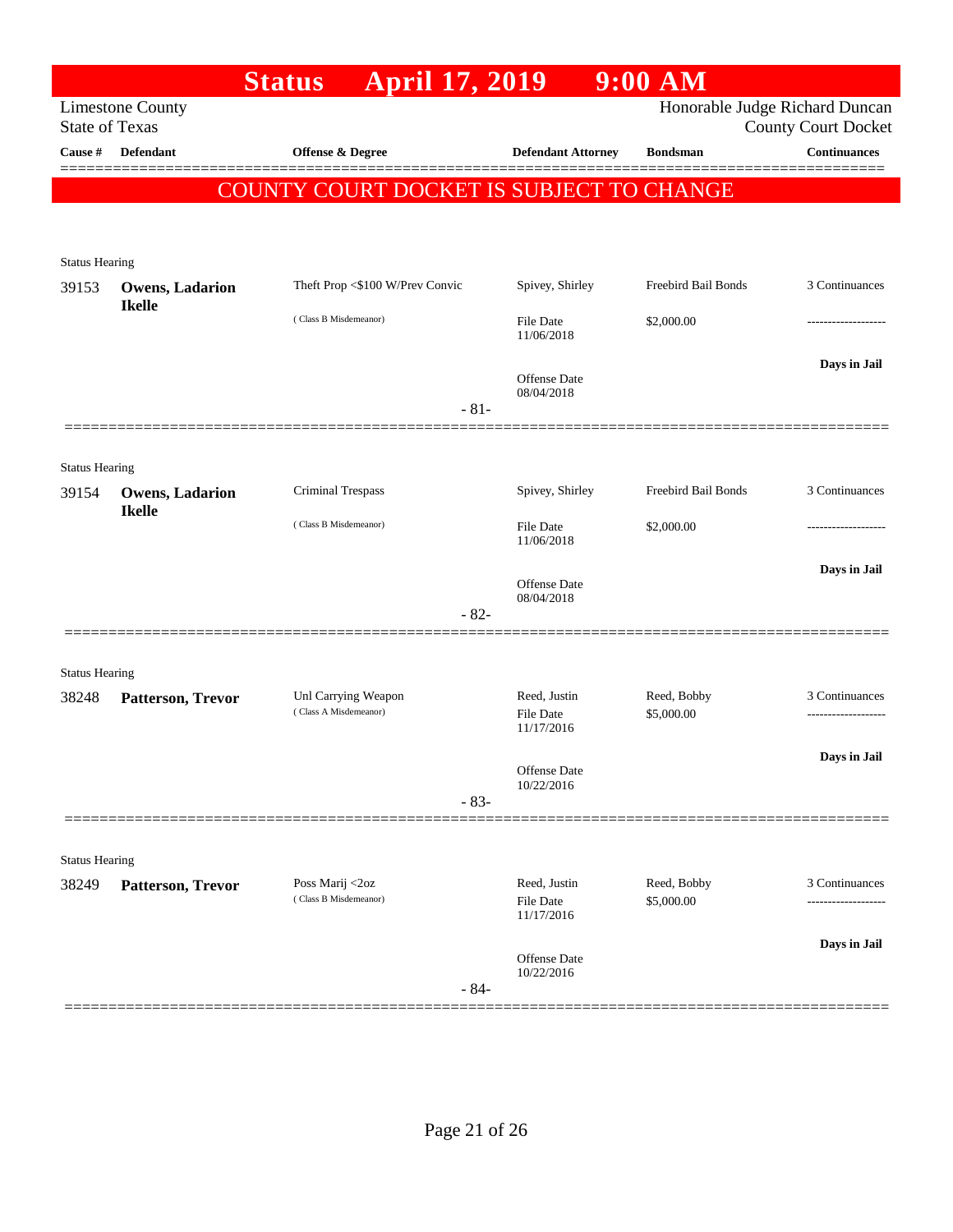|                       |                              | <b>April 17, 2019</b><br><b>Status</b>             |                            | $9:00$ AM           |                                                              |
|-----------------------|------------------------------|----------------------------------------------------|----------------------------|---------------------|--------------------------------------------------------------|
| <b>State of Texas</b> | <b>Limestone County</b>      |                                                    |                            |                     | Honorable Judge Richard Duncan<br><b>County Court Docket</b> |
| Cause #               | <b>Defendant</b>             | Offense & Degree                                   | <b>Defendant Attorney</b>  | <b>Bondsman</b>     | <b>Continuances</b>                                          |
|                       |                              | COUNTY COURT DOCKET IS SUBJECT TO CHANGE           |                            |                     |                                                              |
|                       |                              |                                                    |                            |                     |                                                              |
| <b>Status Hearing</b> |                              |                                                    |                            |                     |                                                              |
| 39031                 | Perez, Moises                | Assault Cause Bodily Inj.<br>(Class A Misdemeanor) | Reed, Stephen M.           | Personal Bond       | 1 Continuances                                               |
|                       |                              |                                                    | File Date<br>07/24/2018    |                     |                                                              |
|                       |                              |                                                    | Offense Date               |                     | Days in Jail                                                 |
|                       |                              | $-85-$                                             | 05/08/2018                 |                     |                                                              |
|                       |                              |                                                    |                            |                     |                                                              |
| <b>Review Hearing</b> |                              |                                                    |                            |                     |                                                              |
| 39169                 | Powe, Walter William,<br>Jr. | Poss Marij >2oz<=4oz                               | Wilson, Scott              | Freebird Bail Bonds | 2 Continuances                                               |
|                       |                              | (Class A Misdemeanor)                              | File Date<br>11/26/2018    | \$5,000.00          | .                                                            |
|                       |                              |                                                    |                            |                     | Days in Jail                                                 |
|                       |                              |                                                    | Offense Date<br>05/07/2018 |                     |                                                              |
|                       |                              | $-86-$                                             |                            |                     |                                                              |
| <b>Review Hearing</b> |                              |                                                    |                            |                     |                                                              |
| 38431                 | Powers, Christopher          | Terroristic Threat Causes Of Fear<br>Imminet SBI   | Spivey, Shirley            |                     | 14 Continuances                                              |
|                       |                              | (Class B Misdemeanor)                              | File Date<br>04/18/2017    |                     | .                                                            |
|                       |                              |                                                    |                            |                     | Days in Jail                                                 |
|                       |                              |                                                    | Offense Date<br>03/13/2017 |                     |                                                              |
|                       |                              | $-87-$                                             |                            |                     |                                                              |
| <b>Review Hearing</b> |                              |                                                    |                            |                     |                                                              |
| 38765                 | <b>Powers, Christopher</b>   | Assault Cause Bodily Inj.                          | Spivey, Shirley            |                     | 6 Continuances                                               |
|                       |                              | (Class A Misdemeanor)                              | File Date<br>12/13/2017    |                     |                                                              |
|                       |                              |                                                    | Offense Date               |                     | Days in Jail                                                 |
|                       |                              | $-88-$                                             | 08/18/2017                 |                     |                                                              |
|                       |                              |                                                    |                            |                     |                                                              |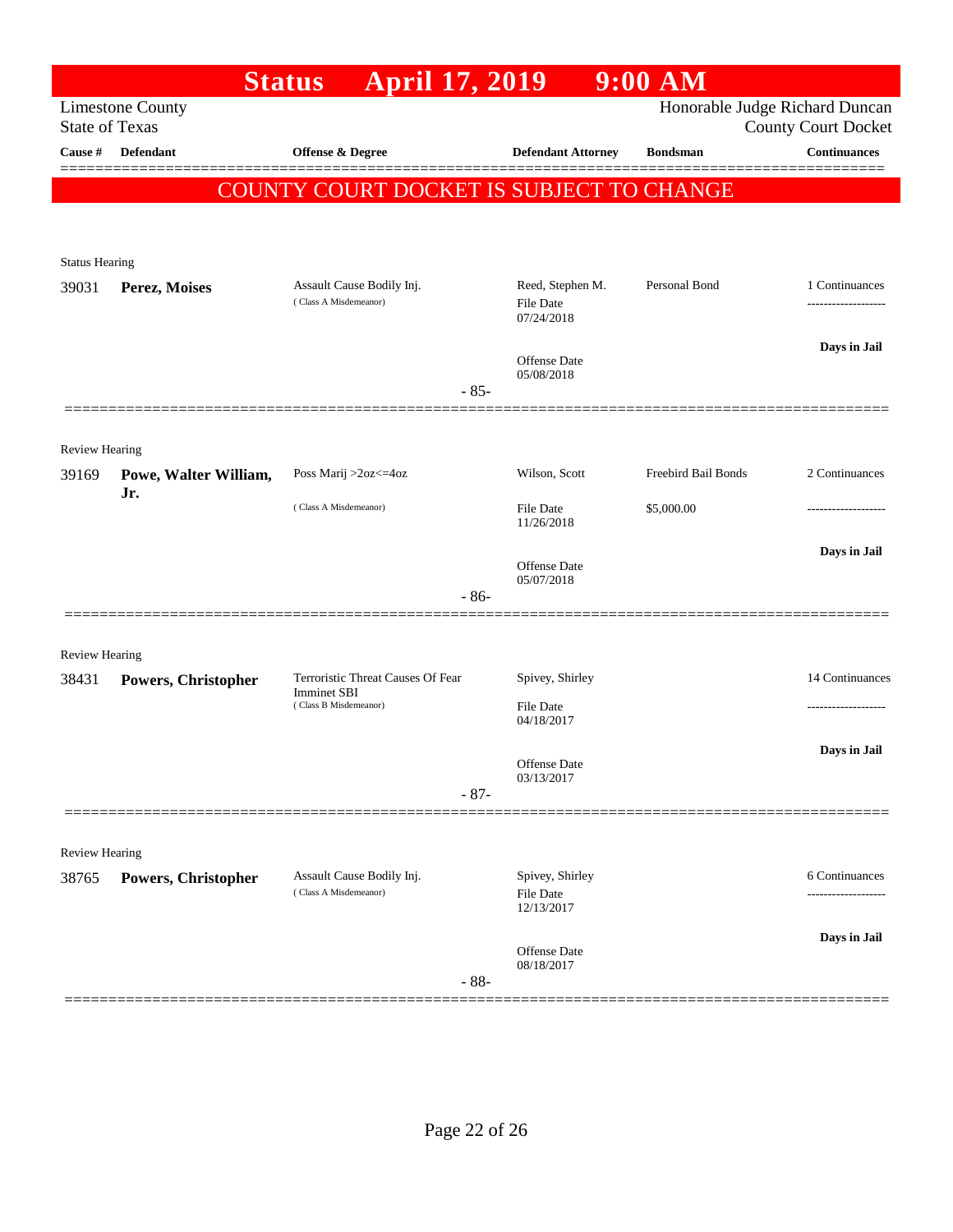|                                  |                             | April 17, 2019<br><b>Status</b>                |        |                                   | $9:00$ AM           |                                                   |
|----------------------------------|-----------------------------|------------------------------------------------|--------|-----------------------------------|---------------------|---------------------------------------------------|
|                                  | <b>Limestone County</b>     |                                                |        |                                   |                     | Honorable Judge Richard Duncan                    |
| <b>State of Texas</b><br>Cause # | <b>Defendant</b>            | Offense & Degree                               |        | <b>Defendant Attorney</b>         | <b>Bondsman</b>     | <b>County Court Docket</b><br><b>Continuances</b> |
|                                  |                             |                                                |        |                                   |                     |                                                   |
|                                  |                             | COUNTY COURT DOCKET IS SUBJECT TO CHANGE       |        |                                   |                     |                                                   |
|                                  |                             |                                                |        |                                   |                     |                                                   |
| Pre-trial Hearing                |                             |                                                |        |                                   |                     |                                                   |
| 39104                            | Radke, Taylor Ann           | Poss Cs Pg $3 < 28g$                           |        | Sanders, Raymond L.               | Freebird Bail Bonds | 5 Continuances                                    |
|                                  |                             | (Class A Misdemeanor)                          |        | <b>File Date</b><br>10/10/2018    | \$5,000.00          | -------------------                               |
|                                  |                             |                                                |        |                                   |                     | Days in Jail                                      |
|                                  |                             |                                                |        | <b>Offense Date</b><br>06/06/2018 |                     |                                                   |
|                                  |                             |                                                | $-89-$ |                                   |                     |                                                   |
|                                  |                             |                                                |        |                                   |                     |                                                   |
| <b>Status Hearing</b>            |                             |                                                |        |                                   |                     |                                                   |
| 39137                            | Richardson, Justin<br>Lavar | Accident Involving Damage To<br>Vehicle>=\$200 |        | Moore, David E.                   | Personal Bond       | 3 Continuances                                    |
|                                  |                             | (Class B Misdemeanor)                          |        | <b>File Date</b><br>10/29/2018    | \$1,000.00          |                                                   |
|                                  |                             |                                                |        |                                   |                     | Days in Jail                                      |
|                                  |                             |                                                |        | <b>Offense Date</b><br>10/09/2018 |                     |                                                   |
|                                  |                             |                                                | $-90-$ |                                   |                     |                                                   |
|                                  |                             |                                                |        |                                   |                     |                                                   |
| Pre-trial Hearing                |                             |                                                |        |                                   |                     |                                                   |
| 39084                            | Rivera, Jonathan<br>Adam    | Poss Cs Pg $3 < 28g$                           |        | Reed, Justin                      | Freebird Bail Bonds | 6 Continuances                                    |
|                                  |                             | (Class A Misdemeanor)                          |        | File Date<br>09/05/2018           | \$3,000.00          |                                                   |
|                                  |                             |                                                |        |                                   |                     | Days in Jail                                      |
|                                  |                             |                                                |        | Offense Date<br>06/06/2018        |                     |                                                   |
|                                  |                             |                                                | $-91-$ |                                   |                     |                                                   |
|                                  |                             |                                                |        |                                   |                     |                                                   |
| <b>Status Hearing</b>            |                             |                                                |        |                                   |                     |                                                   |
| 39211                            | <b>Sexton, Makenzie</b>     | Poss Marij <2oz                                |        | Moore, David E.                   | Personal Bond       | 1 Continuances                                    |
|                                  | Lynn                        | (Class B Misdemeanor)                          |        | <b>File Date</b>                  | \$2,000.00          |                                                   |
|                                  |                             |                                                |        | 01/03/2019                        |                     |                                                   |
|                                  |                             |                                                |        | <b>Offense Date</b>               |                     | Days in Jail                                      |
|                                  |                             |                                                | $-92-$ | 11/18/2018                        |                     |                                                   |
|                                  |                             |                                                |        |                                   |                     |                                                   |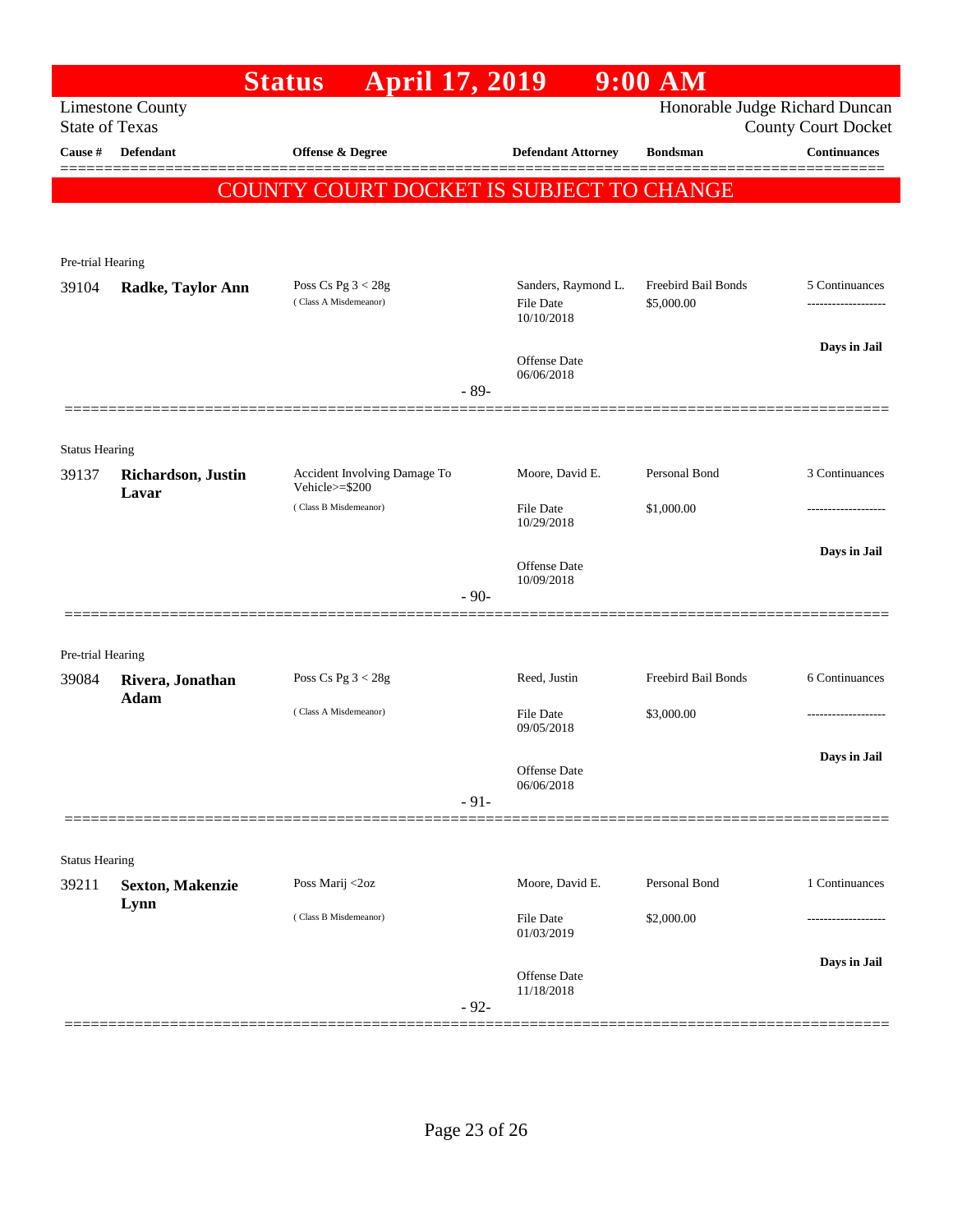|                                |                                                  | <b>April 17, 2019</b><br><b>Status</b>   |                                         | $9:00$ AM                  |                                                              |
|--------------------------------|--------------------------------------------------|------------------------------------------|-----------------------------------------|----------------------------|--------------------------------------------------------------|
|                                | <b>Limestone County</b><br><b>State of Texas</b> |                                          |                                         |                            | Honorable Judge Richard Duncan<br><b>County Court Docket</b> |
| Cause #                        | <b>Defendant</b>                                 | Offense & Degree                         | <b>Defendant Attorney</b>               | <b>Bondsman</b>            | <b>Continuances</b>                                          |
|                                |                                                  | COUNTY COURT DOCKET IS SUBJECT TO CHANGE |                                         |                            |                                                              |
|                                |                                                  |                                          |                                         |                            |                                                              |
|                                |                                                  |                                          |                                         |                            |                                                              |
| <b>Status Hearing</b>          |                                                  |                                          |                                         |                            |                                                              |
| 39212                          | <b>Sexton, Makenzie</b>                          | Poss Cs Pg $3 < 28g$                     | Moore, David E.                         | Personal Bond              | 1 Continuances                                               |
|                                | Lynn                                             | (Class A Misdemeanor)                    | File Date<br>01/03/2019                 | \$2,000.00                 | ----------------                                             |
|                                |                                                  |                                          | Offense Date                            |                            | Days in Jail                                                 |
|                                |                                                  | $-93-$                                   | 11/18/2018                              |                            |                                                              |
|                                |                                                  |                                          |                                         |                            |                                                              |
| <b>Status Hearing</b>          |                                                  |                                          |                                         |                            |                                                              |
| 39070                          | <b>Sims, Henry Lee</b>                           | Resist Arrest Search Or Transport        | Reed, Justin                            | Reed, Justin               | 4 Continuances                                               |
|                                |                                                  | (Class A Misdemeanor)                    | <b>File Date</b><br>08/23/2018          | \$3,000.00                 |                                                              |
|                                |                                                  |                                          |                                         |                            | Days in Jail                                                 |
|                                |                                                  |                                          | Offense Date<br>08/12/2018              |                            |                                                              |
|                                |                                                  | $-94-$                                   |                                         |                            |                                                              |
|                                |                                                  |                                          |                                         |                            |                                                              |
| <b>Status Hearing</b><br>39071 | <b>Sims, Henry Lee</b>                           | Criminal Mischief >=\$100<\$750          | Reed, Justin                            | Reed, Justin               | 4 Continuances                                               |
|                                |                                                  | (Class B Misdemeanor)                    | File Date<br>08/23/2018                 | \$1,000.00                 |                                                              |
|                                |                                                  |                                          |                                         |                            | Days in Jail                                                 |
|                                |                                                  |                                          | <b>Offense</b> Date<br>08/12/2018       |                            |                                                              |
|                                |                                                  | $-95-$                                   |                                         |                            |                                                              |
|                                |                                                  |                                          |                                         |                            |                                                              |
| <b>Status Hearing</b>          |                                                  |                                          |                                         |                            |                                                              |
| 39072                          | <b>Sims, Henry Lee</b>                           | Harrassment<br>(Class B Misdemeanor)     | Reed, Justin<br>File Date<br>08/23/2018 | Reed, Justin<br>\$1,000.00 | 4 Continuances<br>-------------------                        |
|                                |                                                  |                                          |                                         |                            | Days in Jail                                                 |
|                                |                                                  | $-96-$                                   | <b>Offense</b> Date<br>08/12/2018       |                            |                                                              |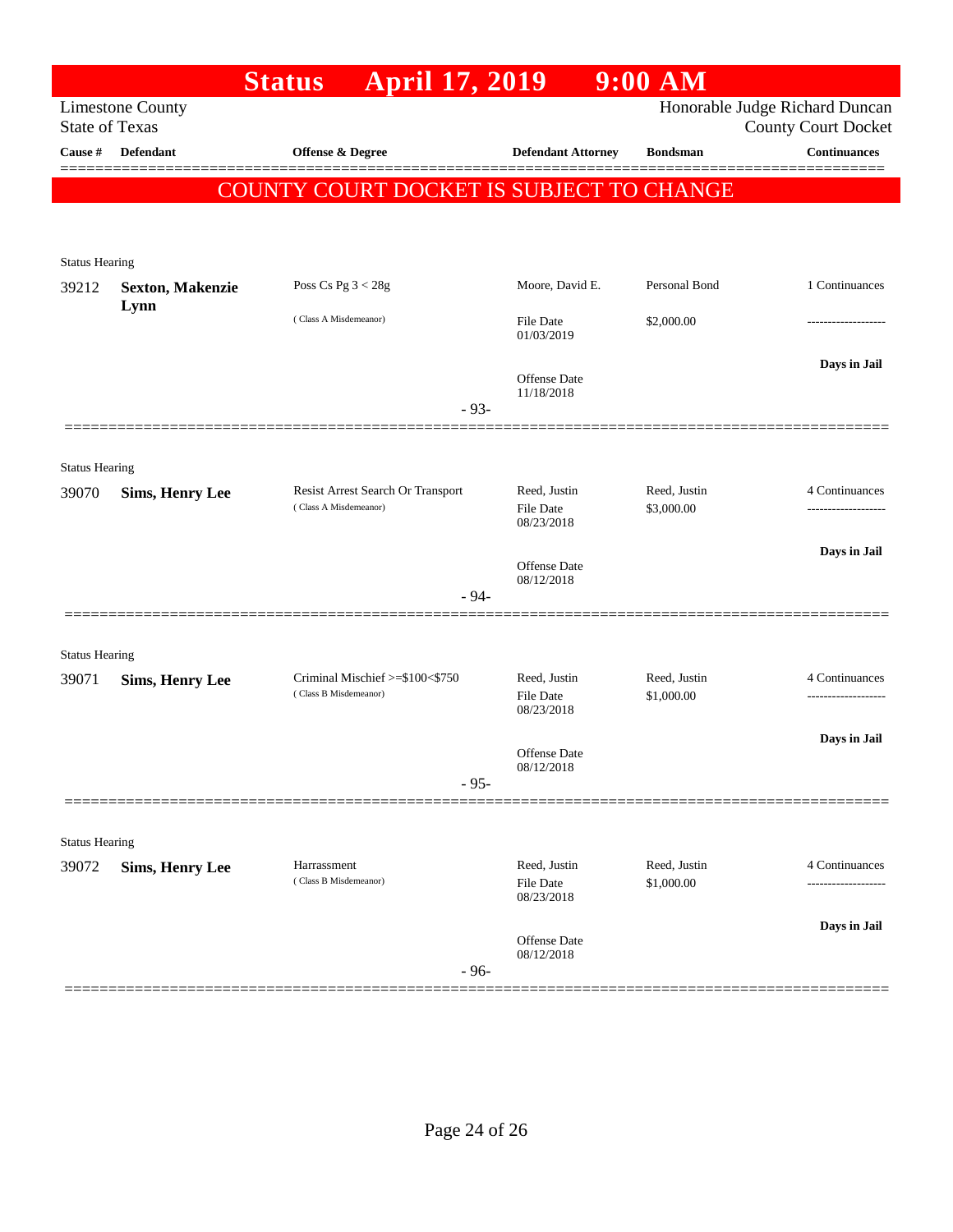|                                |                                                  | <b>April 17, 2019</b><br><b>Status</b>                   |                                         | $9:00$ AM                  |                                                              |
|--------------------------------|--------------------------------------------------|----------------------------------------------------------|-----------------------------------------|----------------------------|--------------------------------------------------------------|
|                                | <b>Limestone County</b><br><b>State of Texas</b> |                                                          |                                         |                            | Honorable Judge Richard Duncan<br><b>County Court Docket</b> |
| Cause #                        | <b>Defendant</b>                                 | <b>Offense &amp; Degree</b>                              | <b>Defendant Attorney</b>               | <b>Bondsman</b>            | <b>Continuances</b>                                          |
|                                |                                                  | COUNTY COURT DOCKET IS SUBJECT TO CHANGE                 |                                         |                            |                                                              |
|                                |                                                  |                                                          |                                         |                            |                                                              |
|                                |                                                  |                                                          |                                         |                            |                                                              |
| <b>Status Hearing</b><br>39206 | <b>Stanton, James Dalton,</b><br>Jr.             | Fail To Drive In Single Marked Lane                      | Reed, Bobby                             | Reed, Bobby                | 2 Continuances                                               |
|                                |                                                  | (Misdemeanor Traffic)                                    | File Date<br>12/28/2018                 | \$326.00                   |                                                              |
|                                |                                                  |                                                          | Offense Date<br>11/28/2018              |                            | Days in Jail                                                 |
|                                |                                                  | $-97-$                                                   |                                         |                            |                                                              |
| <b>Status Hearing</b>          |                                                  |                                                          |                                         |                            |                                                              |
| 39226                          | <b>Stanton, James Dalton,</b><br>Jr.             | Driving While Intoxicated Bac >=0.15                     | Reed, Bobby                             | Reed, Bobby                | 2 Continuances                                               |
|                                |                                                  | (Class A Misdemeanor)                                    | <b>File Date</b><br>01/07/2019          | \$2,500.00                 |                                                              |
|                                |                                                  |                                                          | Offense Date<br>11/24/2018              |                            | Days in Jail                                                 |
|                                |                                                  | $-98-$                                                   |                                         |                            |                                                              |
|                                |                                                  |                                                          |                                         |                            |                                                              |
| <b>Status Hearing</b><br>39186 | <b>Taylor, Tony Bernard</b>                      | Theft Prop <\$100 W/Prev Convic<br>(Class B Misdemeanor) | Reed, Benjie<br>File Date               | Reed, Benjie<br>\$1,000.00 | 2 Continuances                                               |
|                                |                                                  |                                                          | 12/28/2018                              |                            | Days in Jail                                                 |
|                                |                                                  |                                                          | Offense Date<br>09/25/2018              |                            |                                                              |
|                                |                                                  | $-99-$                                                   |                                         |                            |                                                              |
| <b>Status Hearing</b>          |                                                  |                                                          |                                         |                            |                                                              |
| 39187                          | <b>Taylor, Tony Bernard</b>                      | Criminal Trespass<br>(Class B Misdemeanor)               | Reed, Benjie<br>File Date<br>12/28/2018 | Reed, Benjie<br>\$1,000.00 | 2 Continuances                                               |
|                                |                                                  |                                                          |                                         |                            | -------------------                                          |
|                                |                                                  | $-100-$                                                  | <b>Offense Date</b><br>09/25/2018       |                            | Days in Jail                                                 |